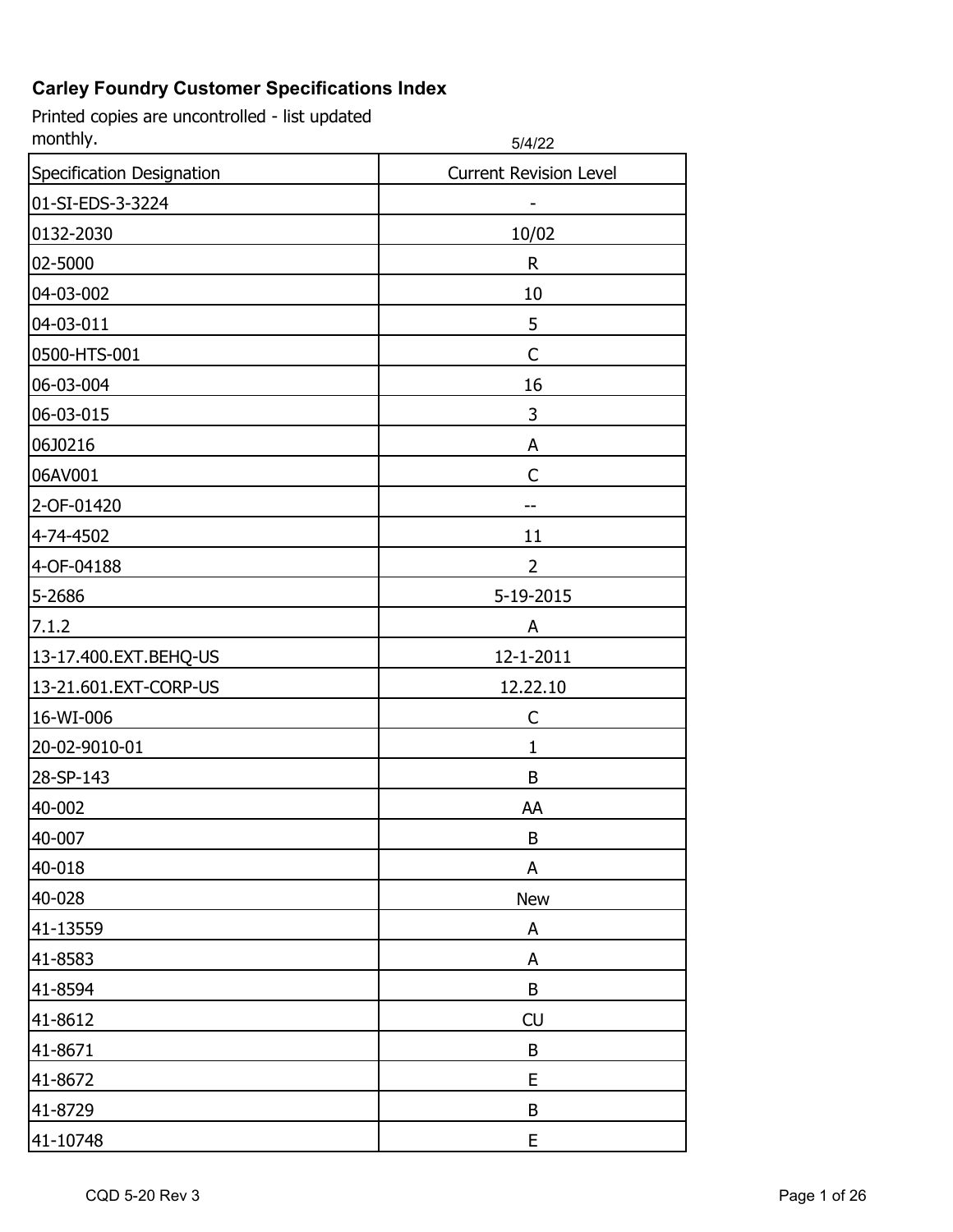| monthly.                  | 5/4/22                        |
|---------------------------|-------------------------------|
| Specification Designation | <b>Current Revision Level</b> |
| 42-0449                   | B                             |
| 46-170190                 | 10                            |
| 46-274914                 | 8                             |
| 46-316917                 | 2                             |
| 46-319252                 | O                             |
| 59-1012                   | A                             |
| 104-222                   | Jul 6/17                      |
| 117-Q Notes               | CB                            |
| 270-16-TC                 | $3-97$                        |
| 465-4559                  | A                             |
| 465-4562                  | A                             |
| 568                       | B                             |
| 700-001-333               | B                             |
| 700-002-460               | D                             |
| 4836-9367-4552.4          | 05/2018                       |
| 7007                      | 3                             |
| 40107                     | B                             |
| 40108                     | B                             |
| 69100-2                   | G                             |
| 69100-3                   | F                             |
| 412000                    | U                             |
| 46024-ABW                 | 06/05                         |
| 46024-ML                  | Mar 00                        |
| 46024-YV                  | $1 - 02$                      |
| 107700                    | $9 - 14 - 93$                 |
| 1E0011                    | 44                            |
| 1E0012                    | 6                             |
| 1E0013                    | 03                            |
| 1E0015                    | 6                             |
| 1E0099                    | 48                            |
| 1E0198                    | 53                            |
| 1E0421                    | 20                            |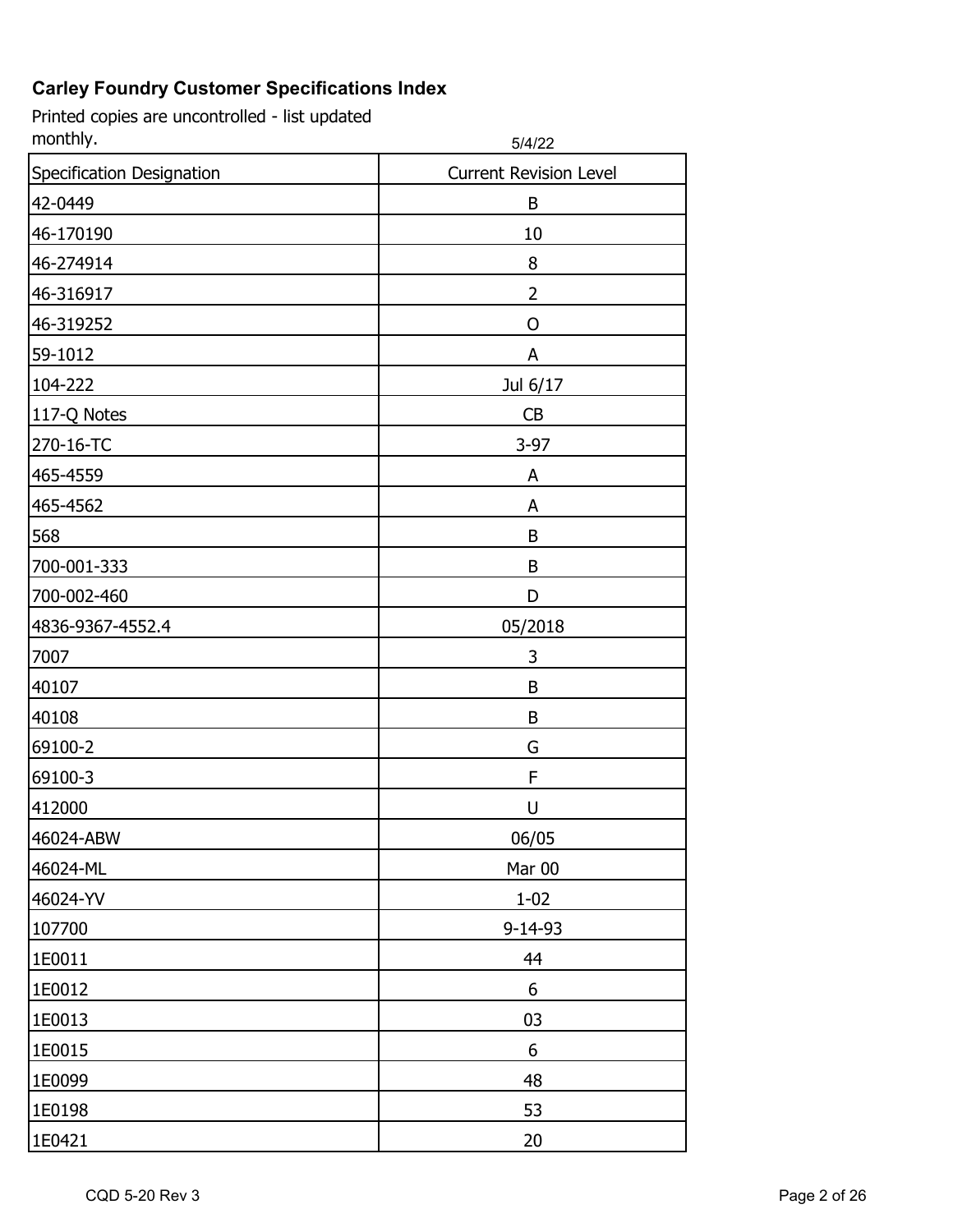| monthly.                  | 5/4/22                        |
|---------------------------|-------------------------------|
| Specification Designation | <b>Current Revision Level</b> |
| 1E0466                    | 07                            |
| 1E0467                    | 12                            |
| 1E0485                    | 5                             |
| 1E0486                    | 09                            |
| 1E0487                    | 8                             |
| 1E0507                    | 34                            |
| 1E0552                    | 18                            |
| 1E0576                    | 18                            |
| 1E1047                    | 05                            |
| 1E1258                    | 4                             |
| 1E1540                    | 0                             |
| 1E2122                    | 19                            |
| 1E2219                    | 9                             |
| 1E2272                    | 3                             |
| 1E2278                    | 3                             |
| 1E2331                    | $\overline{2}$                |
| 1E2349                    | 9                             |
| 1E2500                    | 13                            |
| 1E2600                    | 5                             |
| 1E2617                    | 13                            |
| 1E2722                    | 03                            |
| 1E2753                    | 00                            |
| 1E2850                    | 03                            |
| 1E2966                    | 04                            |
| 310012                    | E                             |
| 360709                    | D                             |
| 361000-001                | B                             |
| 363174                    | B                             |
| 451836-01                 | D                             |
| 473649-01                 | D                             |
| 484679-01                 | B                             |
| 506085-01                 | B                             |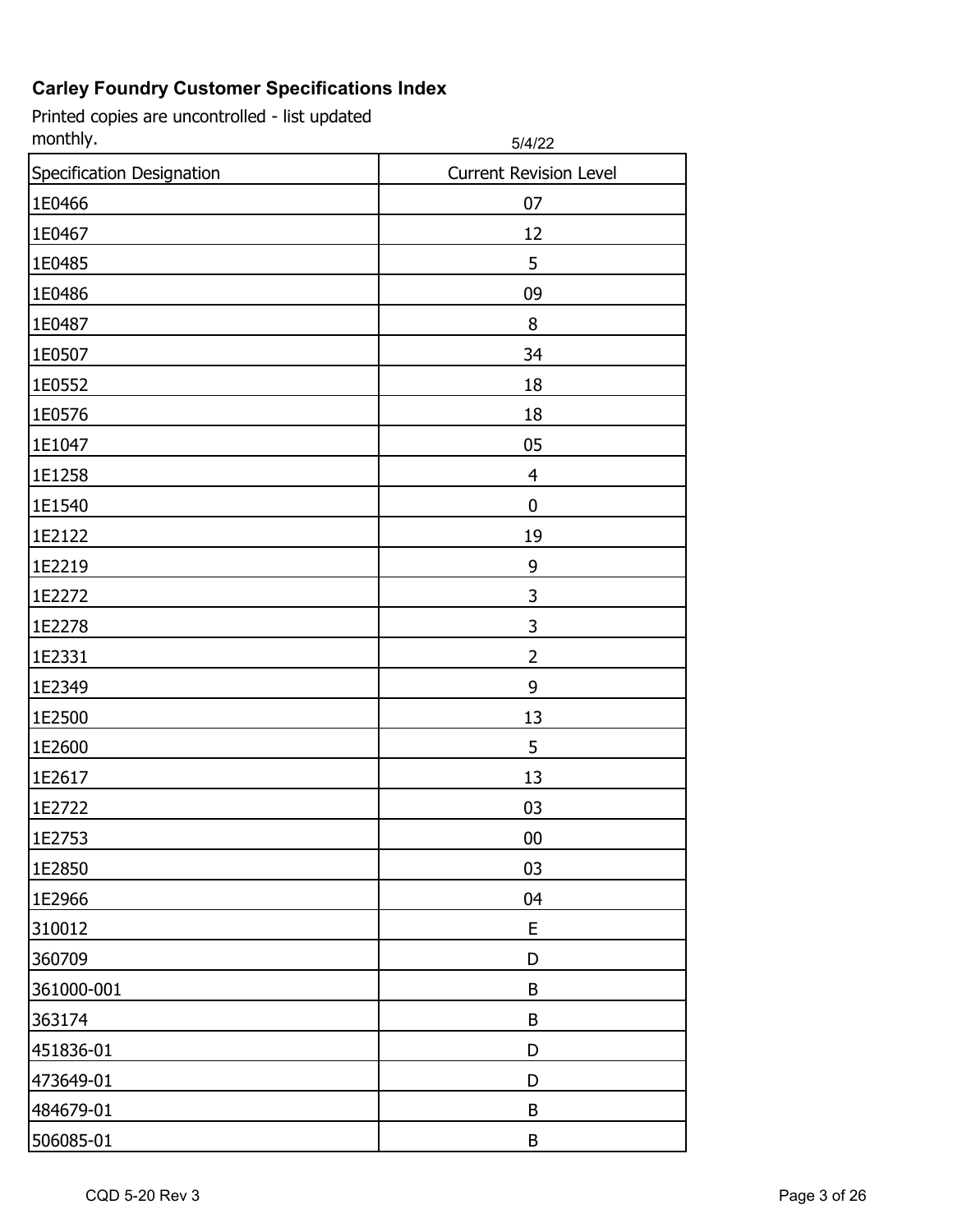| monthly.                  | 5/4/22                        |
|---------------------------|-------------------------------|
| Specification Designation | <b>Current Revision Level</b> |
| 506191-01                 | B                             |
| 730006                    | E                             |
| 2204822GSP                | 8                             |
| 2242000GSP                | 1                             |
| 2275271DNT                | A                             |
| 2293000GSP                | 0                             |
| 2529316                   | J                             |
| 2950810                   | C                             |
| 2950814                   | D                             |
| 3320700                   | C                             |
| 4654518-01                | A                             |
| 5240305GSP                | 13                            |
| 5316658GSP                | 3                             |
| 8351300                   | M                             |
| 8448263                   | "-" 7/20/2010                 |
| 11577275                  | M                             |
| 12524554                  | F                             |
| 12524558                  | B                             |
| 12524559                  | D                             |
| 12524562                  | B                             |
| 700007822                 | Α                             |
| AC1007                    | D                             |
| <b>ACES 2041</b>          | B                             |
| <b>ACES 7877</b>          | <b>Initial Release</b>        |
| AC-SM110                  | J                             |
| AC-SM120                  | C                             |
| AC-SM120-F1               | B                             |
| <b>AC-SM210</b>           | T                             |
| AEPS1                     | AF                            |
| <b>AES 1016</b>           | $\mathsf{C}$                  |
| <b>AES 1028</b>           | N/C                           |
| AF0001                    | G                             |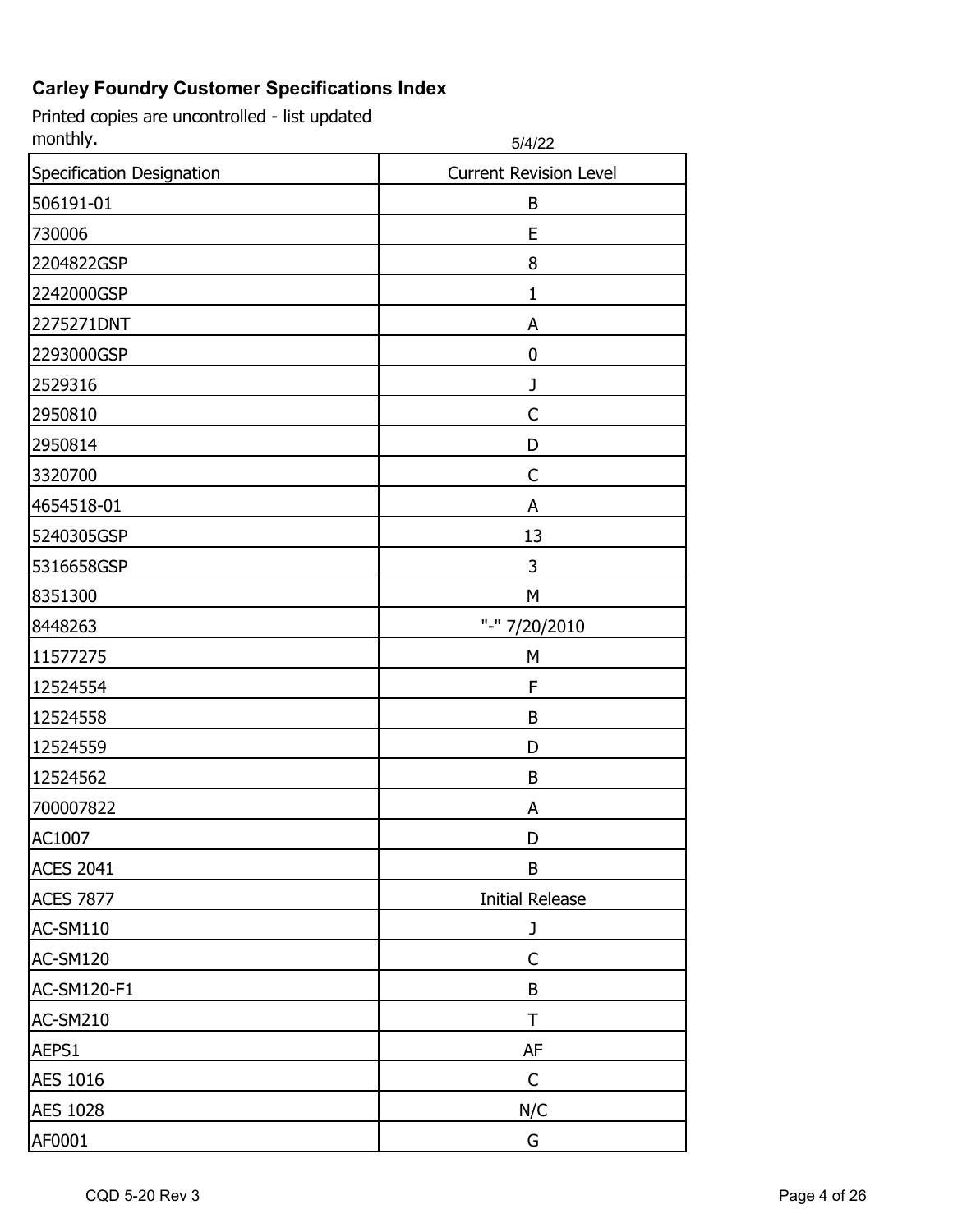| monthly.                  | 5/4/22                        |
|---------------------------|-------------------------------|
| Specification Designation | <b>Current Revision Level</b> |
| AF-0164                   | A                             |
| AF-0685                   | 5/28/2015                     |
| AF-0902                   | --                            |
| AF5112                    | AK                            |
| AF5333                    | V                             |
| AF5435                    | N                             |
| AMD 803.28                | --                            |
| AND10050                  | 21                            |
| AP-1465                   | 6                             |
| <b>AQAR 0910</b>          | Η                             |
| <b>AQAR 0911</b>          | H                             |
| <b>AQAR 0912</b>          | H                             |
| <b>AQAR 0913</b>          | Η                             |
| <b>AQAR 0915</b>          | Η                             |
| <b>AQAR 0917</b>          | H                             |
| <b>AQAR 0918</b>          | Η                             |
| <b>AQAR 0920</b>          | A                             |
| <b>AQAR 0921</b>          | D                             |
| <b>AQAR 0922</b>          | A                             |
| <b>AQAR 0924</b>          | A                             |
| <b>AQAR 0925</b>          | B                             |
| <b>AQAR 0926</b>          | A                             |
| AS9102 INSTR.             | 10-6-04                       |
| ASQR-01                   | 11                            |
| ASQR-07.5                 | $\mathbf{1}$                  |
| ASQR-09.1                 | 6                             |
| ASQR-09.2                 | 02                            |
| <b>ASQR-20.1</b>          | 5                             |
| AT-1411                   | 1/2008                        |
| AT-1927                   | 2-2016                        |
| AT-1927-02                | N/C                           |
| AT101106                  | $6 - 27 - 13$                 |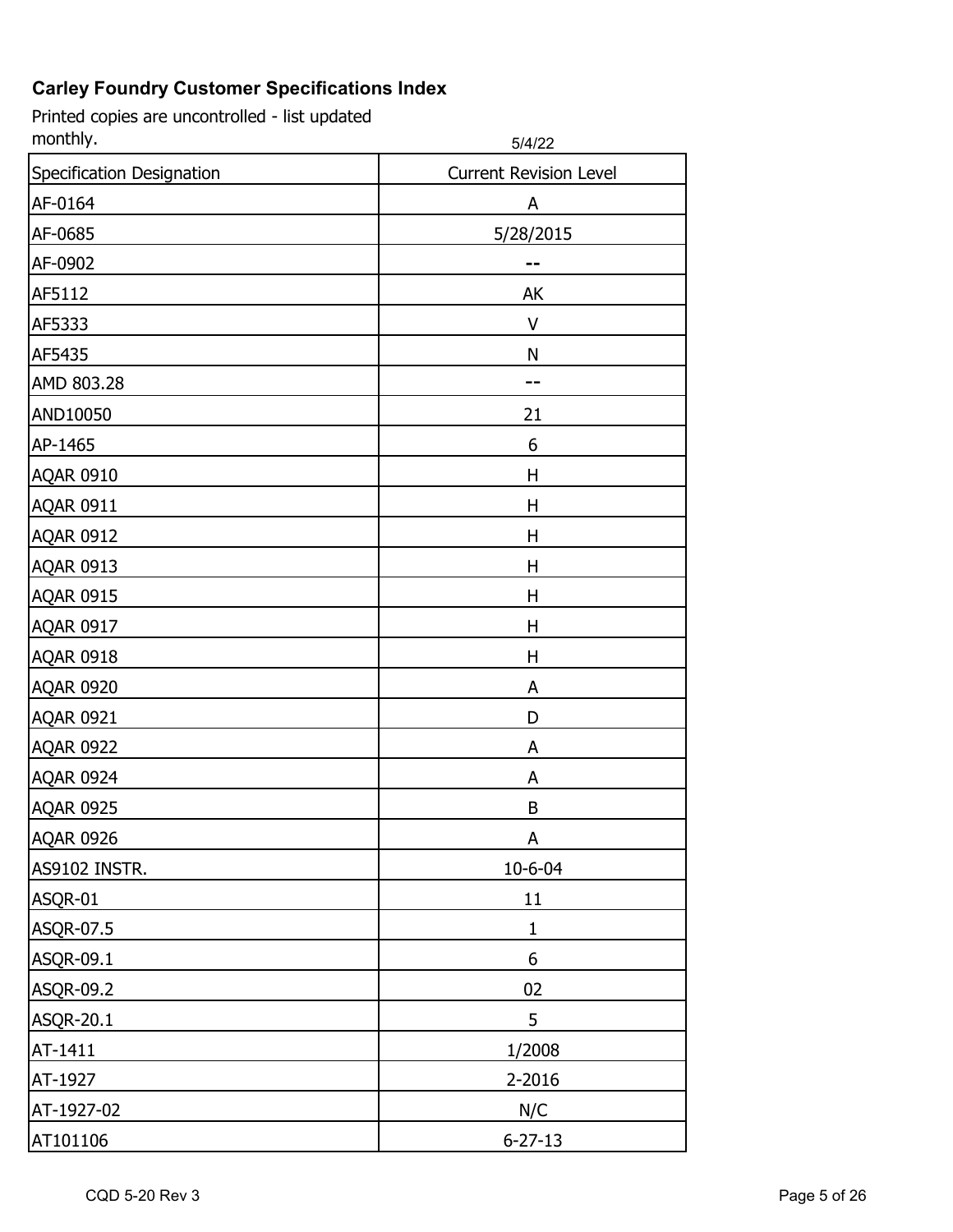| monthly.                  | 5/4/22                        |
|---------------------------|-------------------------------|
| Specification Designation | <b>Current Revision Level</b> |
| ATI-1927-3                | 4-16-2012                     |
| ATI-MQ-105                | 01                            |
| ATPA1-1335-1              |                               |
| B12G21                    | 7-31-92                       |
| B12G47                    | 9-30-92                       |
| B391                      | $6 - 27 - 05$                 |
| <b>BAC5307</b>            | AC                            |
| BAC5307 (PSD 9-99)        | $9 - 1 - 05$                  |
| <b>BAC5423</b>            | Y                             |
| BAC5423 (PSD 8-17)        | 13-Mar-2020                   |
| <b>BAC5650</b>            | E                             |
| <b>BAC5652</b>            | B                             |
| <b>BAC5750</b>            | Τ                             |
| <b>BAC5765</b>            | AA                            |
| BAC5765 (PSD 6-217)       | $5 - 7 - 04$                  |
| <b>BAC5786</b>            | N                             |
| <b>BAC5962</b>            | E                             |
| <b>BAC5975</b>            | P                             |
| BAC5975 (PSD 9-1)         | 11/22/1995                    |
| <b>BAC5980</b>            | F                             |
| BAC5980 (PSD 6-32)        | 6/19/2019                     |
| BAEDOC <sub>3</sub>       | 01/09                         |
| BAEDOC 3A                 | 01/09                         |
| <b>BDS1037</b>            | B                             |
| <b>BEPS 5.008</b>         | B                             |
| <b>BMF5103</b>            | AK                            |
| <b>BMF5165</b>            | E                             |
| <b>BMF5202</b>            | P                             |
| <b>BMF5203</b>            | P                             |
| BOPS 13.002               | Н                             |
| <b>BPS4106</b>            | AH                            |
| BPS4119                   | C                             |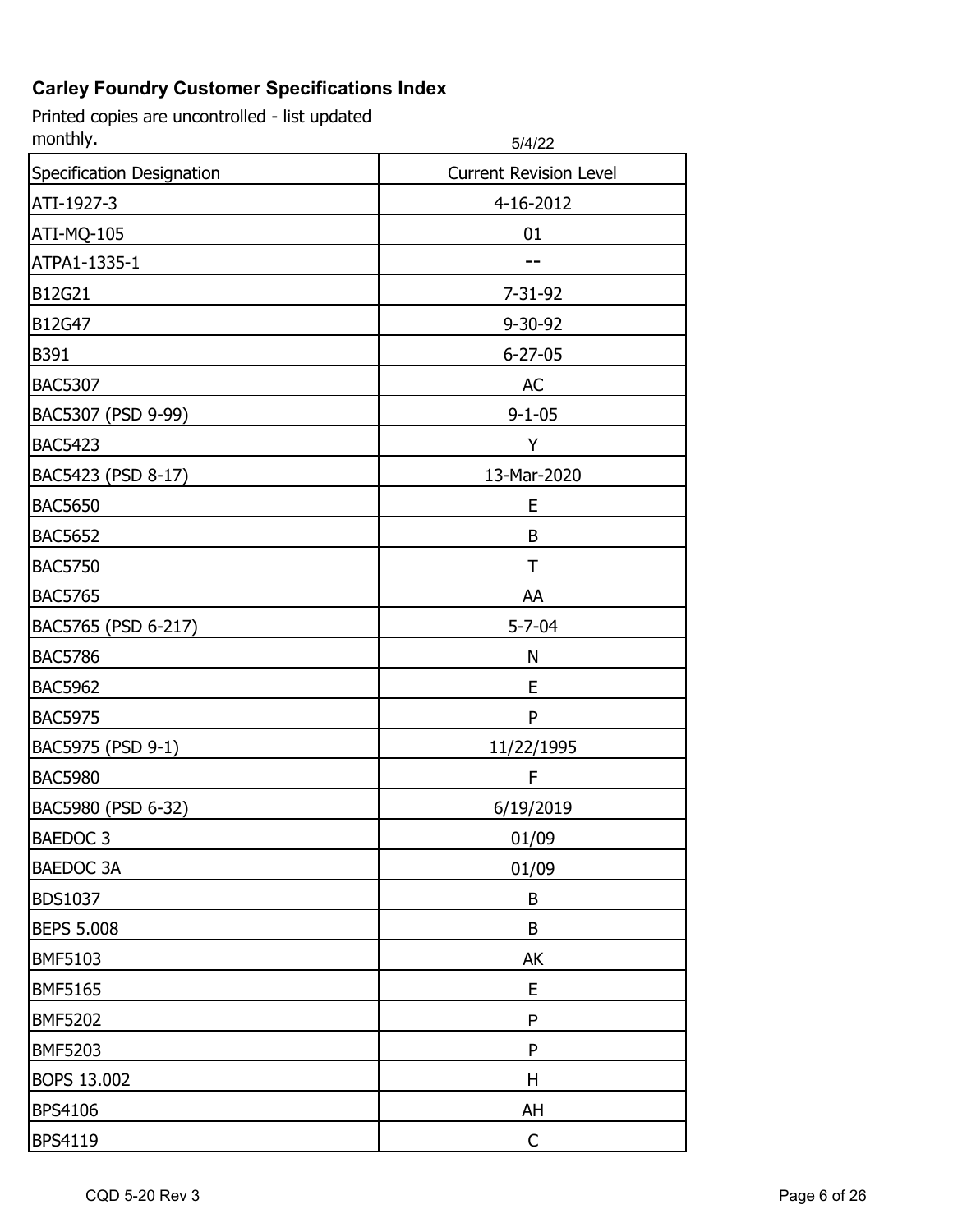| monthly.                  | 5/4/22                        |
|---------------------------|-------------------------------|
| Specification Designation | <b>Current Revision Level</b> |
| <b>BPS4122</b>            | J                             |
| <b>BPS4649</b>            | B                             |
| <b>BPS4704</b>            | D                             |
| <b>BPS4733</b>            | A                             |
| <b>BPS4802</b>            | E                             |
| <b>BSS7006</b>            | D                             |
| <b>BSS7015</b>            | <b>ORG</b>                    |
| <b>BSS7029</b>            | C                             |
| <b>BSS7039</b>            | D                             |
| BSS7039 (SSD 8-5)         | 13-Mar-2020                   |
| BSS7039 (SSD 9-6)         | 13-Mar-2020                   |
| <b>BSS7041</b>            | D                             |
| BSS7041 (PSD 6-4)         | 12-12-01                      |
| BSS7041 (PSD 6-5)         | $8 - 24 - 05$                 |
| BSS7041 (PSD 6-6)         | $1 - 10 - 11$                 |
| <b>BSS7082</b>            | A                             |
| <b>BSS7219</b>            | E                             |
| <b>BSS7286</b>            | F                             |
| C-03-656B                 | $3 - 11 - 68$                 |
| C129                      | N                             |
| C5098                     |                               |
| C5102                     | B                             |
| C7005                     | B                             |
| <b>CEP100</b>             | A                             |
| CF-0003                   | D                             |
| CG-STD-96A5               | B                             |
| <b>CLI129</b>             |                               |
| CMP-3000                  | F                             |
| COL-ASQR-PRO-0003         | 02                            |
| CP17.50-01                | AG                            |
| CP5015                    | AF                            |
| CPS1000                   | --                            |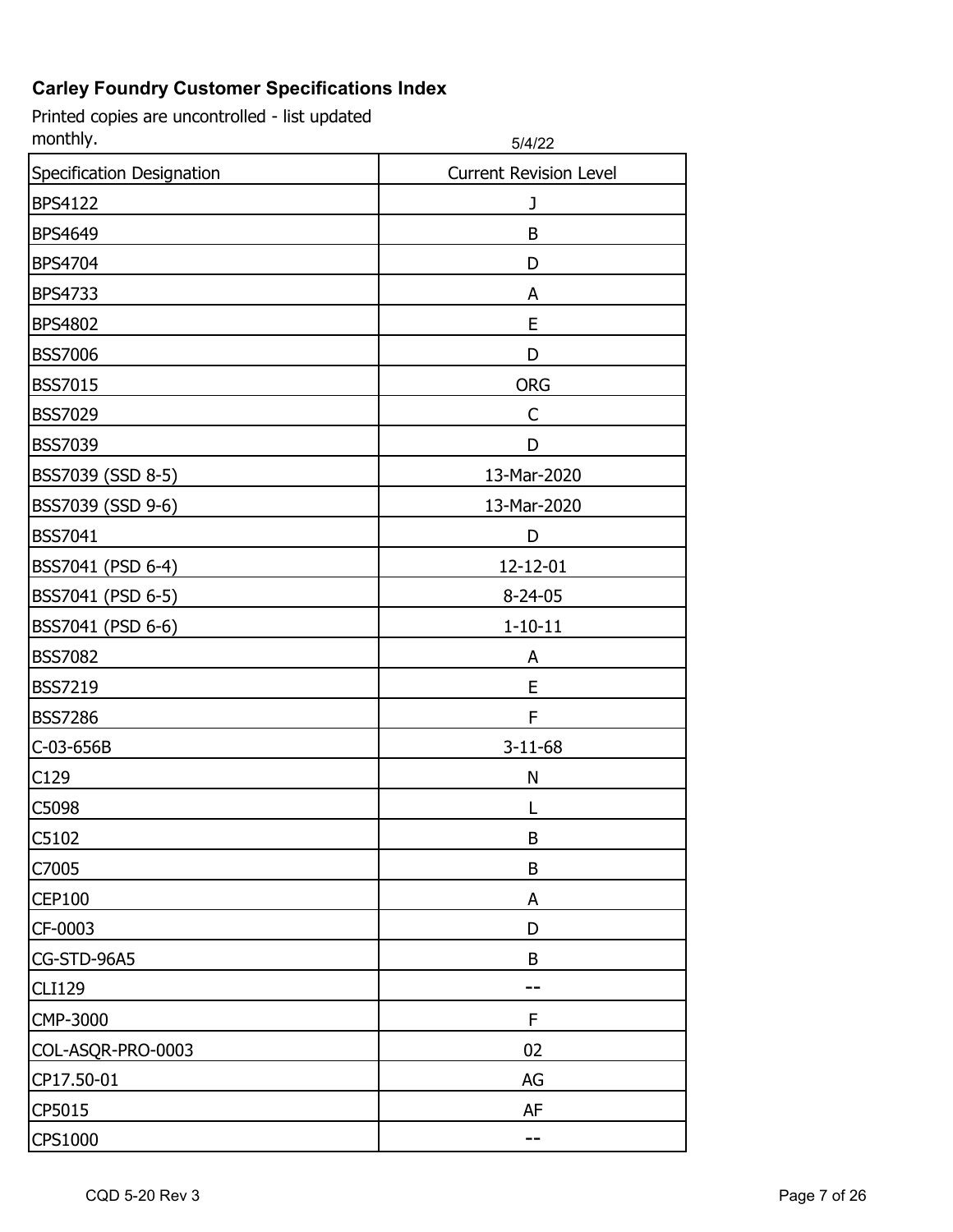| monthly.                  | 5/4/22                        |
|---------------------------|-------------------------------|
| Specification Designation | <b>Current Revision Level</b> |
| CPS1000-01                |                               |
| CPS11000                  | C                             |
| CPS11000ADD               | A                             |
| D6-1276                   | V                             |
| D6-17781                  | J                             |
| D6-51991                  | N                             |
| D6-82479                  | I                             |
| D950-11059-1              | G                             |
| D84000                    | 10/20/2017                    |
| DGQR001                   | $1 - 28 - 00$                 |
| <b>DMS-10</b>             | CN                            |
| DP74200001                | G                             |
| DP-E-MFG-034              |                               |
| <b>DS2306</b>             | D                             |
| DS30001                   | F                             |
| DS30005                   | AB                            |
| DS5025                    | AH                            |
| E1000                     | K                             |
| E1002                     | С                             |
| ECD-3174-1                | C                             |
| EDI-314                   | Η                             |
| EG805-23010               | 3                             |
| EI-1193                   | н                             |
| EI-1268                   | E                             |
| EI-1289                   | F                             |
| <b>EIS790</b>             | K                             |
| EIS790-10                 | G                             |
| EIS790-15                 | A                             |
| EIS790-30                 | 1-30-89                       |
| EIS1177                   | K                             |
| EIS1875                   | F.                            |
| <b>EMS230</b>             | AA                            |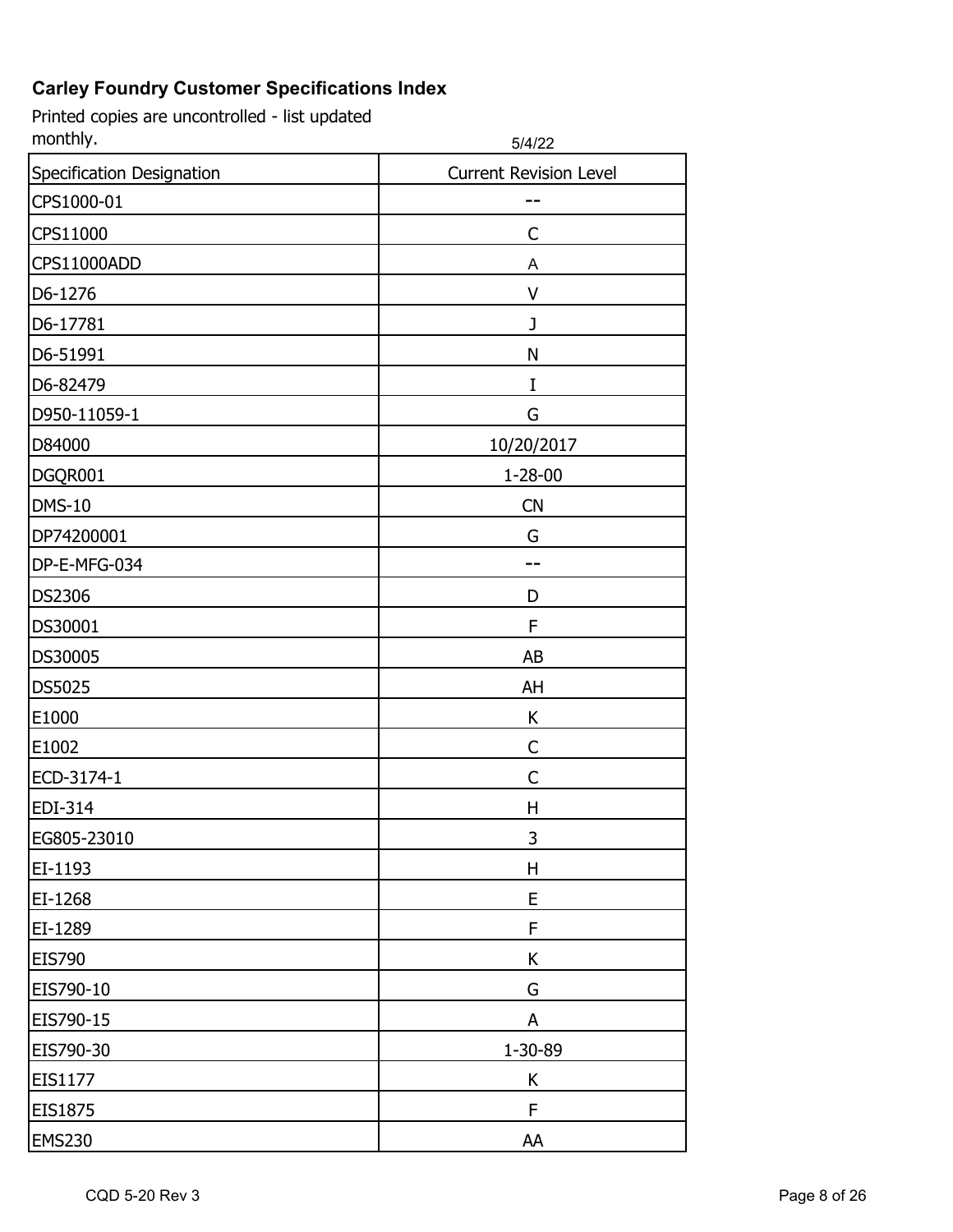| monthly.                  | 5/4/22                        |
|---------------------------|-------------------------------|
| Specification Designation | <b>Current Revision Level</b> |
| EMS52301                  |                               |
| EMS52301/1                |                               |
| EMS52301/2                |                               |
| EMS52301/4                | A                             |
| EMS52304                  | A                             |
| EMS52308                  | Y                             |
| EMS52309                  | <b>AD</b>                     |
| EMS52310                  |                               |
| EMS52398                  | C                             |
| EMS52467                  | E                             |
| EMS52567                  | C                             |
| EMS54027                  | F                             |
| EMS54028                  | G                             |
| EMS57931                  | D                             |
| EMS57933                  | A                             |
| EMS70230                  | A                             |
| EMS72358                  | D                             |
| <b>EMS73227</b>           | E                             |
| EMS92358                  | W                             |
| EMS92377                  | $\mathsf{R}$                  |
| EMS92382                  | AN                            |
| <b>EMS92425</b>           | С                             |
| EMS93123                  | G                             |
| EMS93283                  | F                             |
| EMS93284                  | H                             |
| EN10.16-13                | AK                            |
| EN20.07-04                | B                             |
| <b>EPS4126</b>            |                               |
| <b>EPS4208</b>            |                               |
| <b>EPS 12810</b>          | D                             |
| <b>ERS-600</b>            | J                             |
| ES-0465                   | ER                            |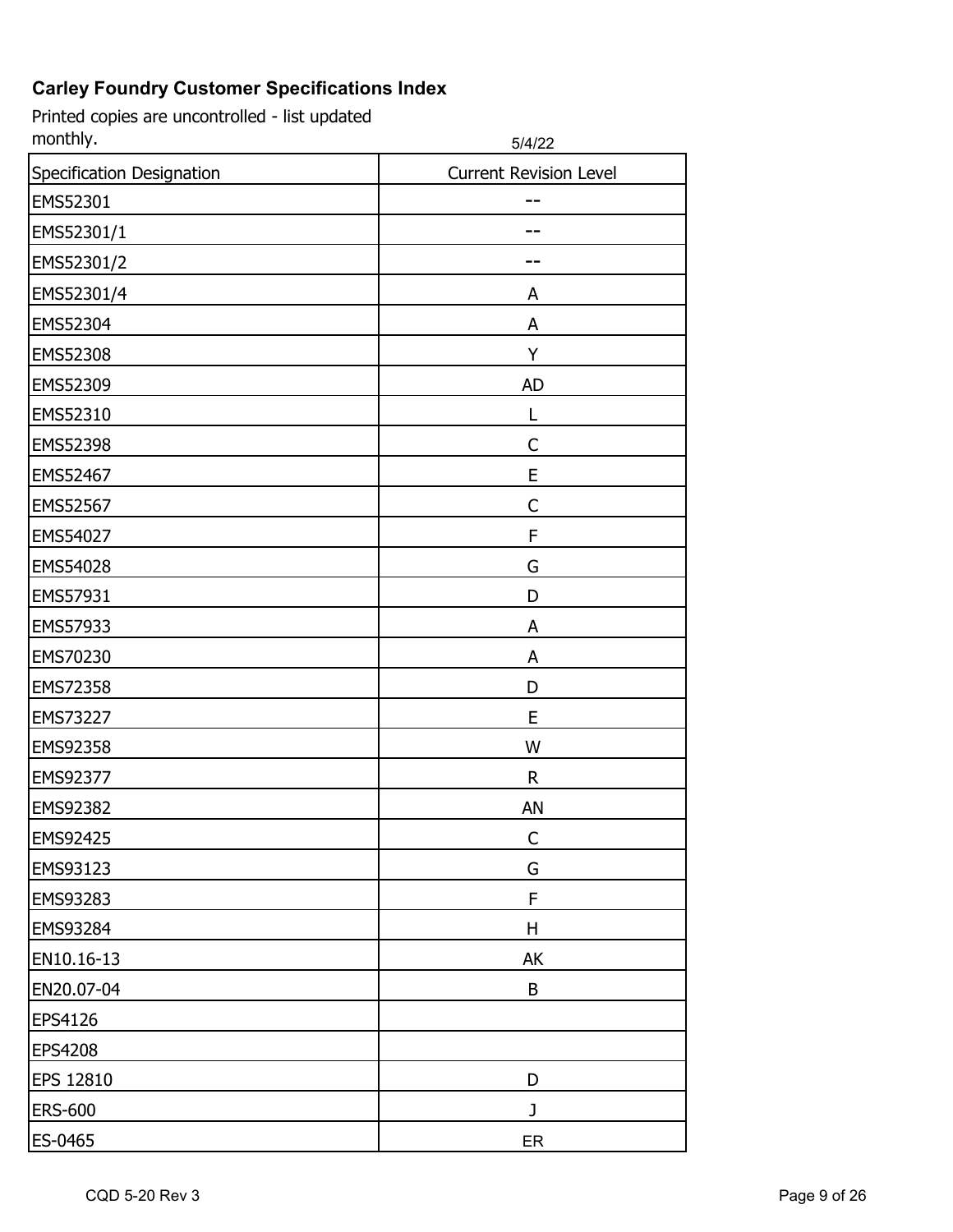| monthly.                  | 5/4/22                        |
|---------------------------|-------------------------------|
| Specification Designation | <b>Current Revision Level</b> |
| <b>ES-150</b>             | A                             |
| ES-1280                   | E                             |
| ES-1395                   | C                             |
| <b>ES1-1</b>              | P                             |
| <b>ES1-3</b>              | A                             |
| <b>ES1-4</b>              | F                             |
| ES3-005                   | N/C                           |
| ES3-011-1                 | N/C                           |
| ES4-053                   |                               |
| ES5-105                   | C                             |
| ES 13.3.64                | E                             |
| ES 56.1                   |                               |
| ES805-001                 | $\overline{4}$                |
| ES805-002                 | 2                             |
| ES805-07011               | 12                            |
| ES805-07012               | 8                             |
| ES805-34302               | 1                             |
| ES805-43226               | $\mathbf{1}$                  |
| ES805-50121               | $\overline{2}$                |
| ES831-002                 | $\overline{7}$                |
| ES2503001                 | D                             |
| ES3203023                 | Ε                             |
| ES3203028                 | D                             |
| ES3203044                 | D                             |
| ES3203062                 | A                             |
| ES3203078                 | A                             |
| ES3203079                 | A                             |
| ES5503001                 | E                             |
| <b>ESM 3080</b>           | 12-2-98                       |
| <b>ESM 5120</b>           | $6 - 9 - 97$                  |
| <b>ESM 8020</b>           | 11-23-87                      |
| ESP3605                   | ${\sf N}$                     |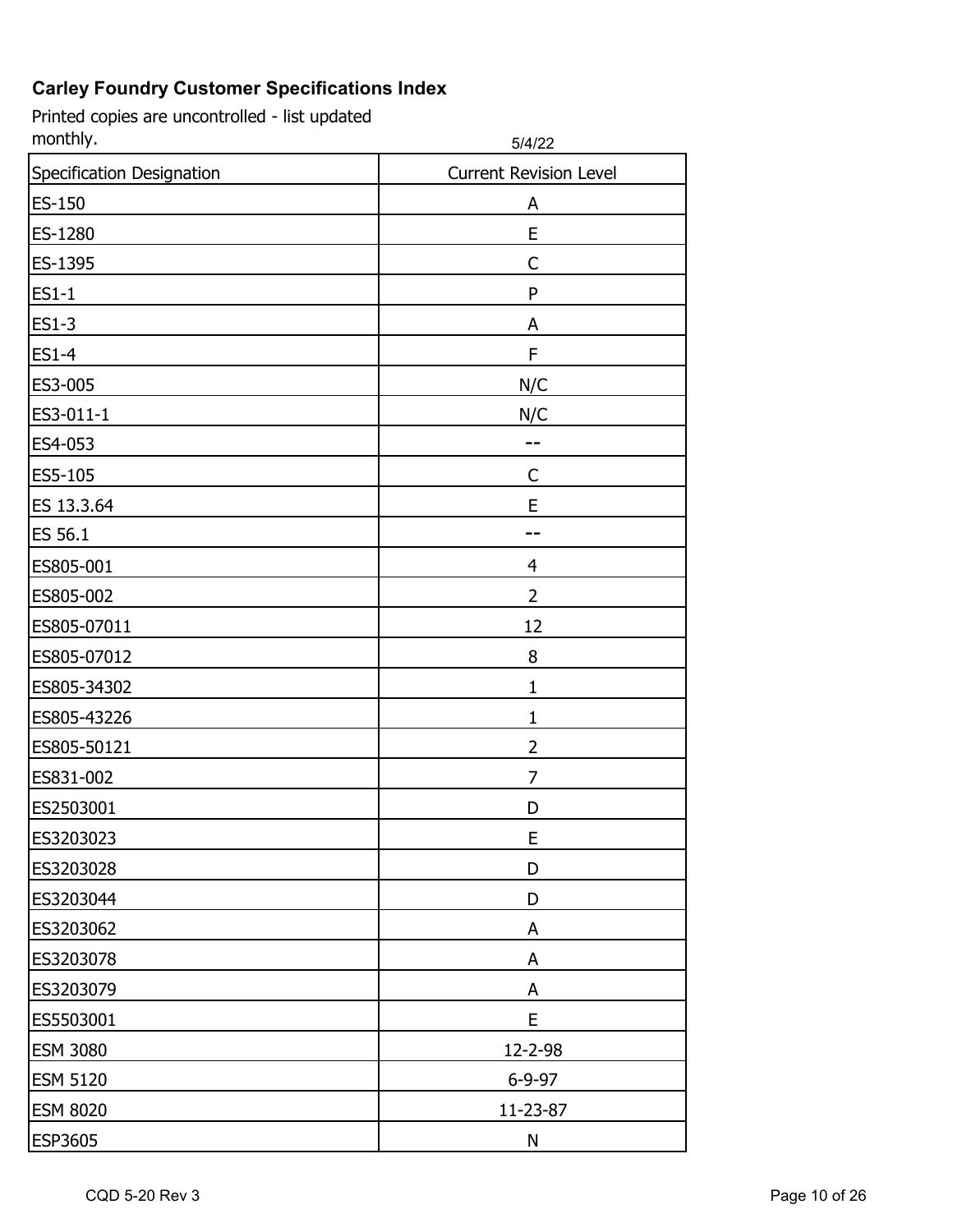| monthly.                  | 5/4/22                        |
|---------------------------|-------------------------------|
| Specification Designation | <b>Current Revision Level</b> |
| ESPEC854-008              | 1                             |
| <b>ESR 0004</b>           | M                             |
| <b>EWSSPOC</b>            | C                             |
| F.023738                  | 11-10-88                      |
| F14043                    | $3 - 87$                      |
| F-3.60-03                 | 01                            |
| F-740-003                 | B                             |
| F999                      | J                             |
| FI-1150                   | G                             |
| FI-1165                   | AM                            |
| FI-1275                   | G                             |
| FI-1307                   | <b>AC</b>                     |
| FI-1418                   | G                             |
| FI-1481                   | <b>AD</b>                     |
| FI-1529                   | Η                             |
| FI-1718                   | G                             |
| FI-1770                   | E                             |
| <b>FM5010A</b>            | 6-6-2000                      |
| Form 116-32               | 11/11/2021                    |
| Form 389                  | D                             |
| Form 1492                 | $-(10/14)$                    |
| <b>FORM 1615</b>          | 04/03                         |
| <b>FORM 5302</b>          | A                             |
| <b>FORM.5302</b>          | $(08-08)$                     |
| Form.5301                 | $(03-06)$                     |
| F-P-0051                  | Rev. 6                        |
| FP5039                    | M                             |
| <b>FPI018</b>             | E                             |
| FSD-QAI-0902              |                               |
| FSD-QAP-1022              |                               |
| FSD-QAP-1304              |                               |
| FSD-QAP-1601              | Α                             |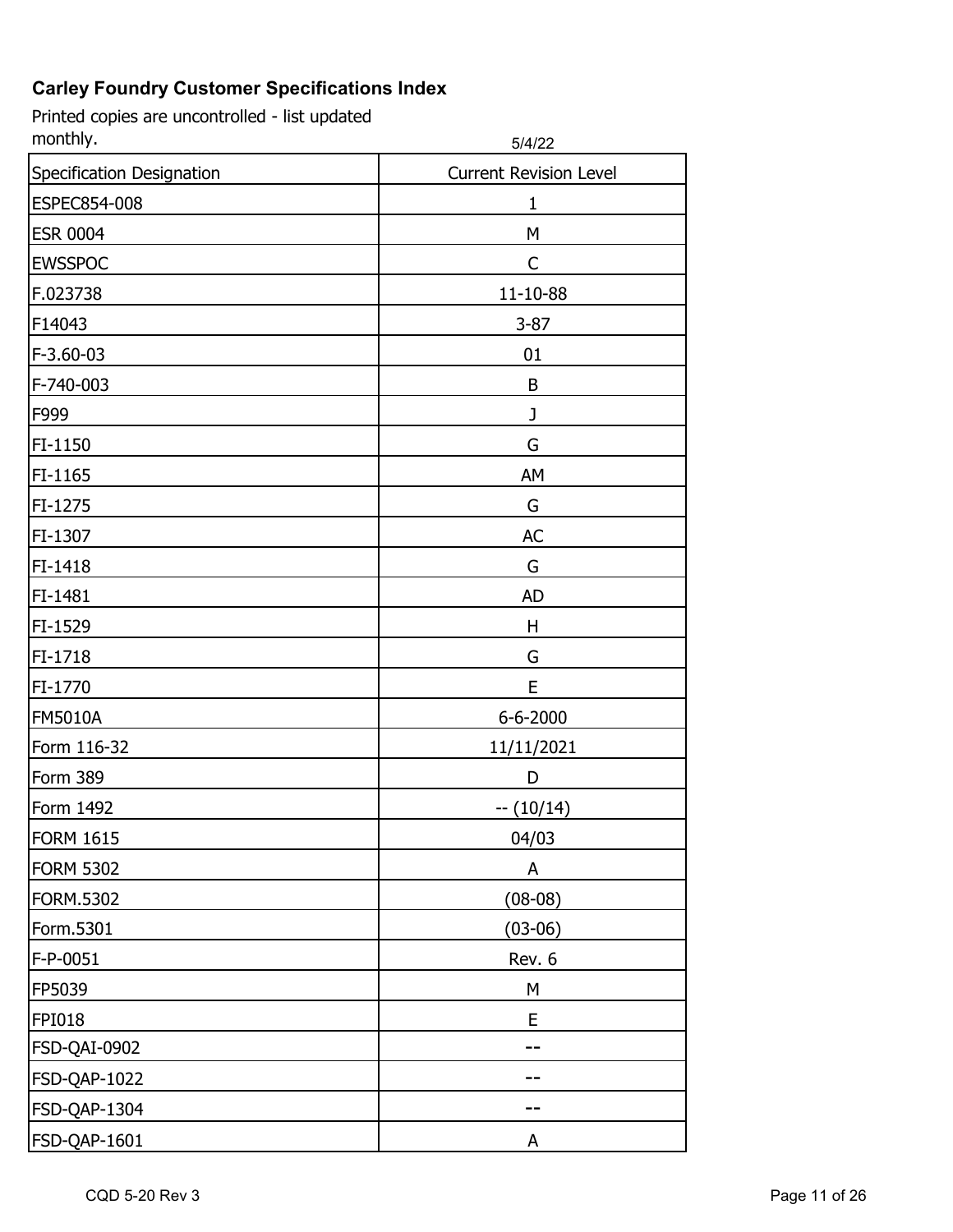| monthly.                  | 5/4/22                        |
|---------------------------|-------------------------------|
| Specification Designation | <b>Current Revision Level</b> |
| FSD-QAP-2001              |                               |
| G00100750                 | 02                            |
| G14                       | AN                            |
| G210356                   | D                             |
| <b>GEN-IP1001</b>         | E                             |
| <b>GENERAL E.O. 77</b>    | A                             |
| <b>GES 23010</b>          | $\overline{2}$                |
| GP-11 (AT-1820)           | 2008SEP23                     |
| GP-12 (AT-1920)           | 1/2009                        |
| GP-9 (AT-1960)            | 6-2008                        |
| GPO-Q-PL-0001             | 2                             |
| GPS1000-1                 | F                             |
| GPS1001-1                 | B                             |
| GPS1003-1                 | A                             |
| GPS1010-1                 | BG                            |
| GPS1025-1                 | W                             |
| GPS1031/1                 | <b>AR</b>                     |
| GPS1102-1                 | Υ                             |
| GPS1102-2                 | A                             |
| GPS1102-3                 | AJ                            |
| GPS1103-1                 | B                             |
| GPS1105-1                 |                               |
| GPS1509-1                 | AV                            |
| GPS2000-1                 | F                             |
| GPS2002-1                 | A                             |
| GPS2007-1                 | C                             |
| GPS2008-1                 | B                             |
| GPS2012-1                 | D                             |
| GPS3000-1                 | U                             |
| GPS3010-1                 | P                             |
| GPS3052-1                 | E                             |
| GPS3456-1                 | U                             |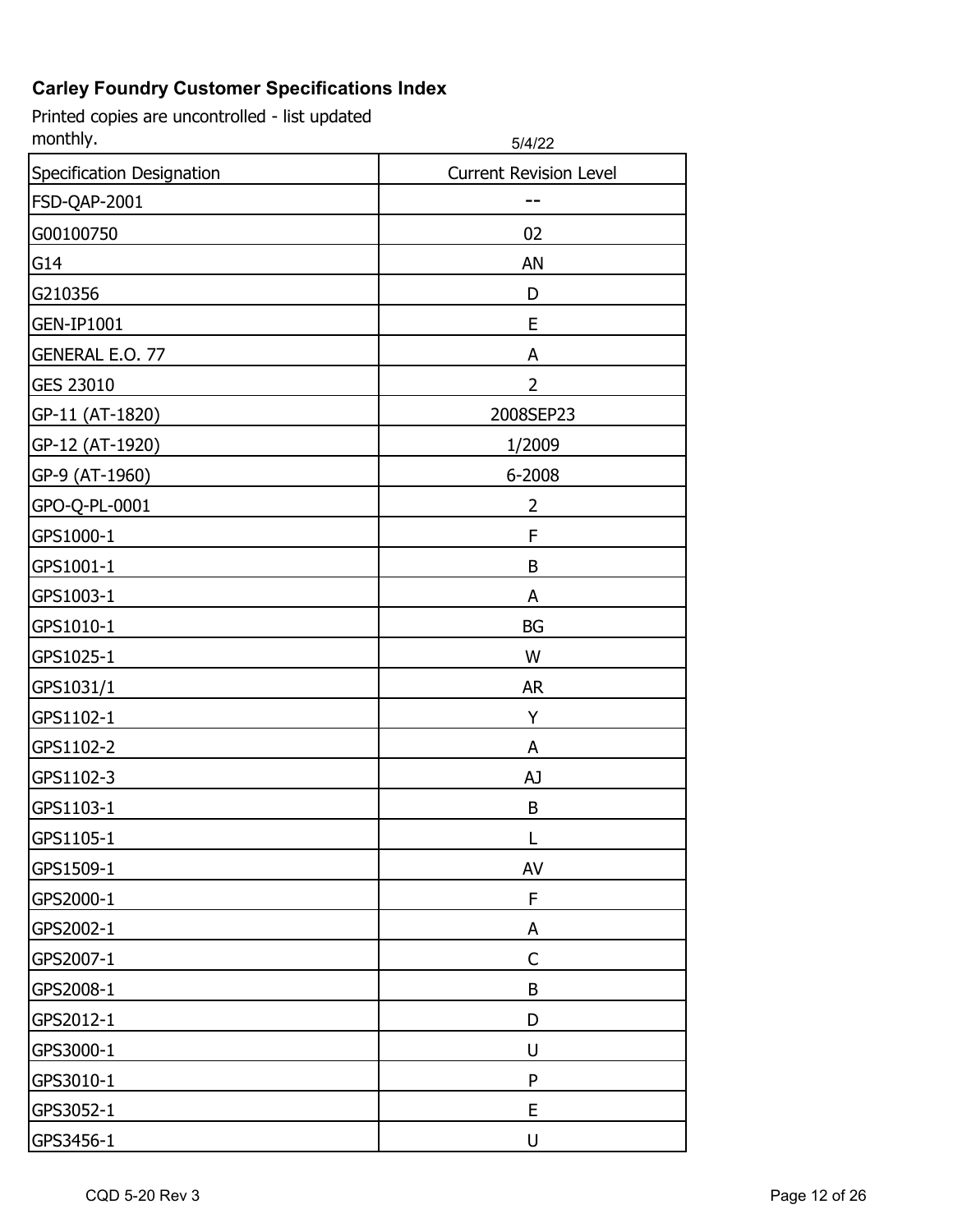| monthly.                  | 5/4/22                        |
|---------------------------|-------------------------------|
| Specification Designation | <b>Current Revision Level</b> |
| GPS4010-1                 | J                             |
| GPS4100-1                 | C                             |
| GPS4107-1                 | D                             |
| GPS4107-2                 | Η                             |
| GPS5100-1                 | M                             |
| GPS5103-1                 | E                             |
| GPS5105-1                 | C                             |
| GPS7325-1                 | Α                             |
| GT-1255                   | 12-00                         |
| H8030-2218360             | B                             |
| HC2.03.12                 | ν9                            |
| HC2.03.14                 | 13                            |
| HC2.03.15                 | 7                             |
| HC2.03-16 (ACC)           | V13                           |
| HC2.03.16 (PPB&CMS)       | V30                           |
| HC2.03.16 (Wheels)        | V <sub>2</sub>                |
| HC2.03.19                 | V11                           |
| HC2.03.37                 | V8                            |
| <b>HGS1003</b>            | E                             |
| <b>HGS1005</b>            | C                             |
| <b>HGS1007</b>            | D                             |
| <b>HGS1008</b>            | F                             |
| <b>HGS1010</b>            | B                             |
| <b>HGS1013</b>            | M                             |
| <b>HPS1000</b>            | D                             |
| <b>HPS1010</b>            | C                             |
| HPS1013                   | D                             |
| <b>HPS1036</b>            | A                             |
| HS7                       | AN                            |
| <b>HS54</b>               | K                             |
| <b>HS93</b>               | K                             |
| <b>HS333</b>              | AN                            |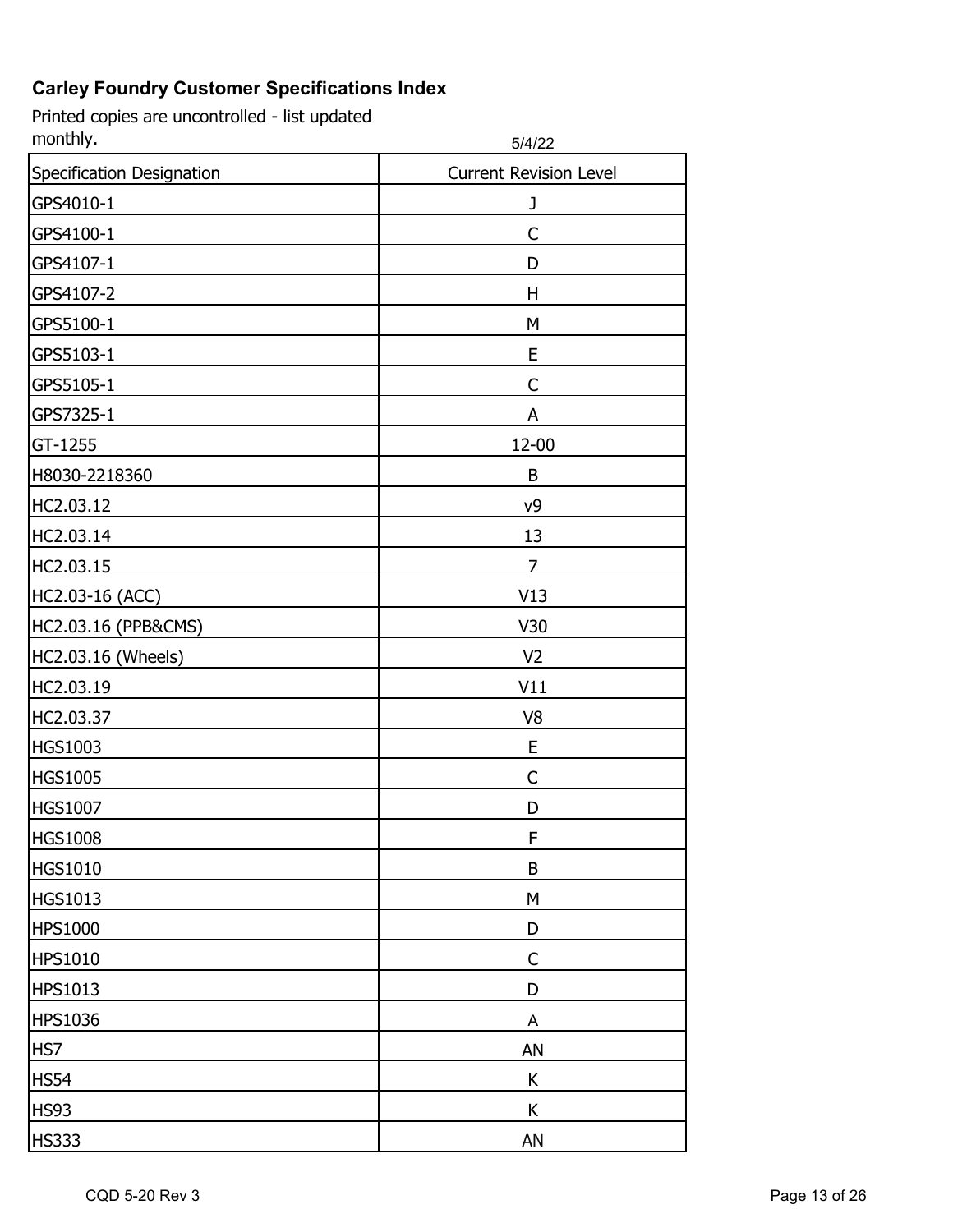| monthly.                  | 5/4/22                        |
|---------------------------|-------------------------------|
| Specification Designation | <b>Current Revision Level</b> |
| <b>HS334</b>              | N                             |
| <b>HS424</b>              | <b>AE</b>                     |
| HS424ADD                  | N                             |
| <b>HS447</b>              | V                             |
| HS447ADD                  | G                             |
| <b>HS454</b>              | Κ                             |
| <b>HS750</b>              | G                             |
| <b>HS915</b>              | C                             |
| HS915ADD                  | $- (3-24-04)$                 |
| <b>HS1550</b>             | J                             |
| <b>HS2037</b>             | G                             |
| <b>HS3902</b>             | B                             |
| <b>HS4845</b>             | H                             |
| <b>HS7434</b>             | H                             |
| HS7434ADD                 | L                             |
| <b>HS7725</b>             | C                             |
| HS7725ADD                 | A                             |
| HS10461                   | <b>Basic</b>                  |
| HS12000                   | F                             |
| <b>HS12953</b>            | C                             |
| HS14612                   | A                             |
| <b>HS14722</b>            | ۲                             |
| <b>HS15000</b>            | M                             |
| <b>HSC0001</b>            | B                             |
| <b>HSC16199</b>           | G                             |
| HSM10                     | K                             |
| HSM17                     | AB                            |
| HSM18                     | $\mathsf{C}$                  |
| HSM19                     | B                             |
| <b>HSM236</b>             | D                             |
| <b>HSM241</b>             |                               |
| HT5089                    | ${\sf P}$                     |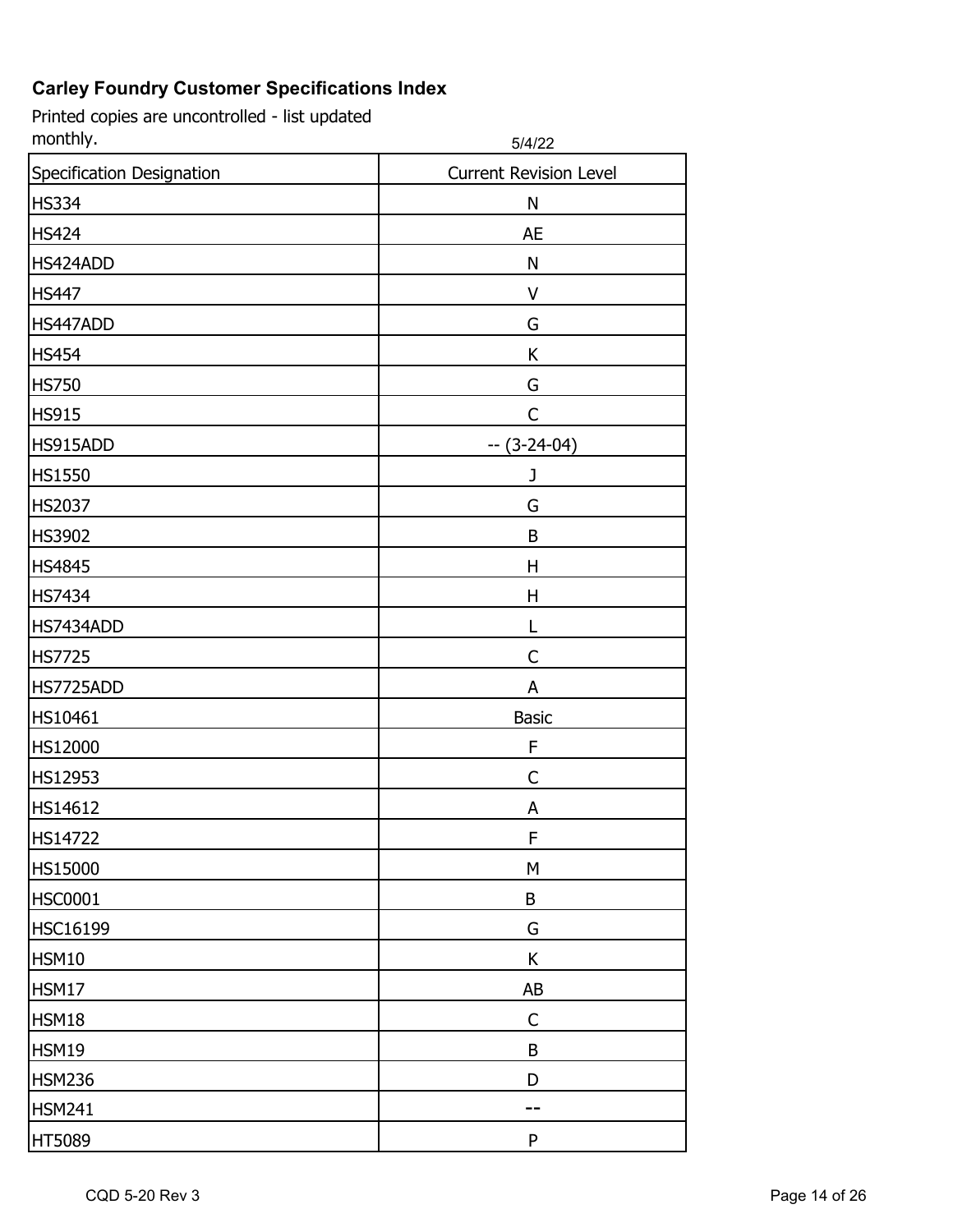| monthly.                          | 5/4/22                        |
|-----------------------------------|-------------------------------|
| Specification Designation         | <b>Current Revision Level</b> |
| <b>INF-1448</b>                   | 30                            |
| IS59009                           | A                             |
| <b>JDS-G223</b>                   | 3.12.09                       |
| <b>KA-015.DOC</b>                 | 1-98                          |
| <b>KA-098F.DOC</b>                | 7-98                          |
| KQ-101                            | 11-23-18                      |
| <b>LAC 0100</b>                   | G273                          |
| <b>LAC0227</b>                    | G19                           |
| <b>LAC0471</b>                    | G39                           |
| <b>LAC0701</b>                    | G <sub>6</sub>                |
| LAC-C-0477                        | <b>AD</b>                     |
| LPS-356                           | AH                            |
| LPS-471                           | M                             |
| LPS-476                           | М                             |
| <b>LPS-557</b>                    | E                             |
| <b>LPS-559</b>                    | B                             |
| LPS-561                           | R                             |
| LPS-561 Shop Aid                  |                               |
| $(47-3293)$                       |                               |
| <b>LPS-566</b>                    | C                             |
| <b>LPS-568</b>                    | J                             |
| LPS-568 Shop Aid<br>$(47 - 3294)$ |                               |
| LPS-580                           | B                             |
| LPS-609                           | C                             |
| LS-SBU-A001-SQM                   | 00                            |
| LS-SBU-A002-SQA                   | 02                            |
| LS-SBU-A003-SQA                   | 00                            |
| LS-SBU-A004-SQA                   | $00\,$                        |
| LS3859                            | N                             |
| M1-135-T6                         | $6 - 2 - 2003$                |
| M-249-G                           | A                             |
| M-356-M                           | A 11/7/00                     |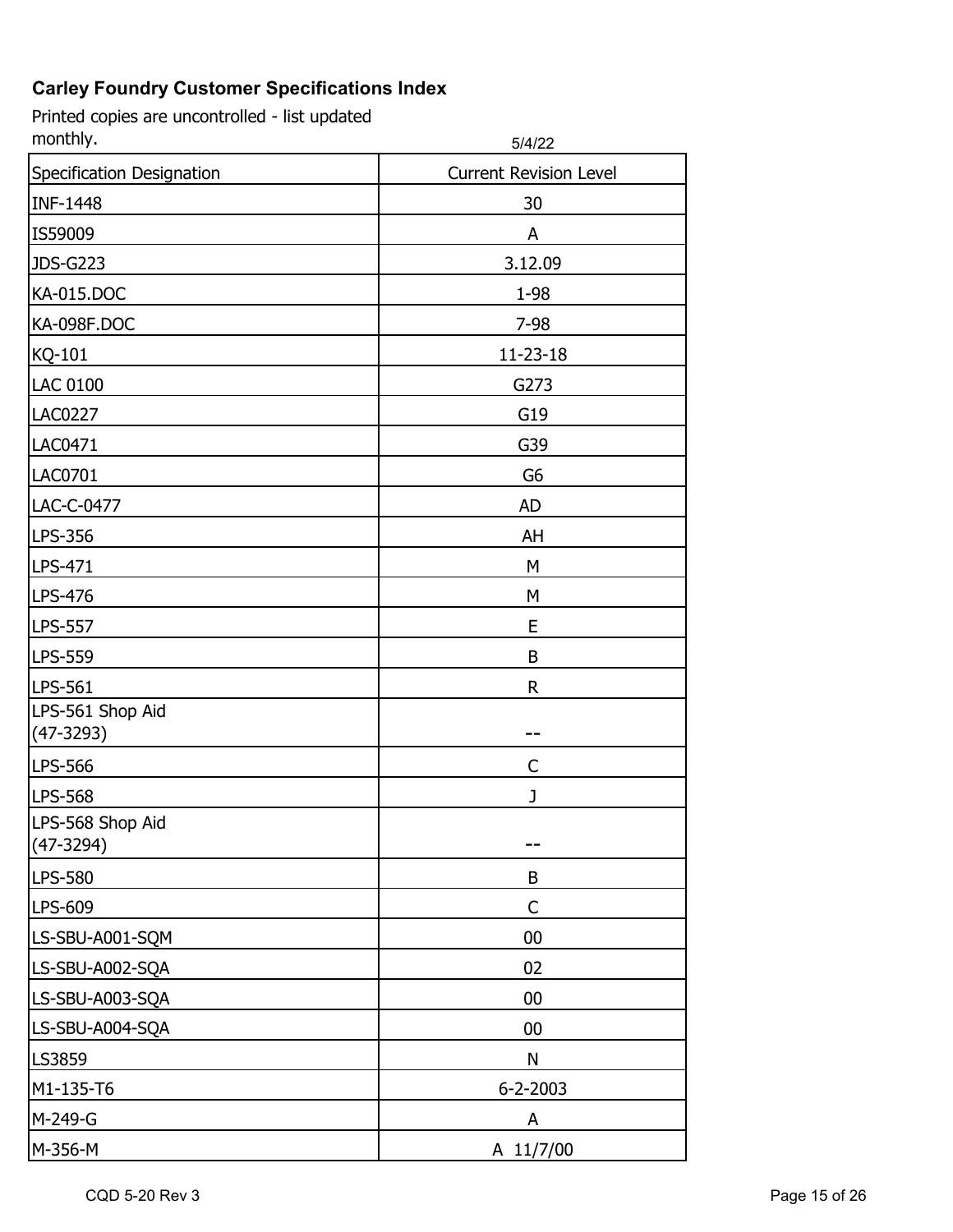| monthly.                  | 5/4/22                        |
|---------------------------|-------------------------------|
| Specification Designation | <b>Current Revision Level</b> |
| $M-413$                   | $6 - 2 - 10$                  |
| M-7319                    | 2                             |
| M-7576                    | 0                             |
| M0020098                  | B                             |
| M0020099                  | B                             |
| M694664                   | P                             |
| M694669                   | K                             |
| <b>MC-151</b>             |                               |
| <b>MC16</b>               | AP                            |
| MC7016                    | L                             |
| MC9014                    | Υ                             |
| MC9015                    | J                             |
| <b>MCL-001</b>            | F                             |
| <b>MCS9066</b>            | N                             |
| MCS9124                   | M                             |
| MGP 5.2.5                 | 10-18-93                      |
| <b>MHS-123</b>            | 8-16-04                       |
| <b>MHS-141</b>            | $2 - 23 - 05$                 |
| <b>MHS-155</b>            | $3 - 3 - 97$                  |
| <b>MHS-170</b>            | 2-18-99                       |
| <b>MHS-255</b>            | $1 - 13 - 93$                 |
| <b>MHS-355</b>            | A                             |
| MHS-360                   | 0                             |
| MHS-363                   | 0                             |
| <b>MHS-365</b>            | 0                             |
| <b>MHS-368</b>            | 2/28/2012                     |
| <b>MHS-370</b>            | $00\,$                        |
| <b>MHS-390</b>            | $11-6-12$                     |
| <b>MHS-396</b>            | 4-12-2012                     |
| MHS-399                   | $6 - 15 - 12$                 |
| <b>MMN 332</b>            | Jun-06                        |
| <b>MMN370</b>             | Sept 2013                     |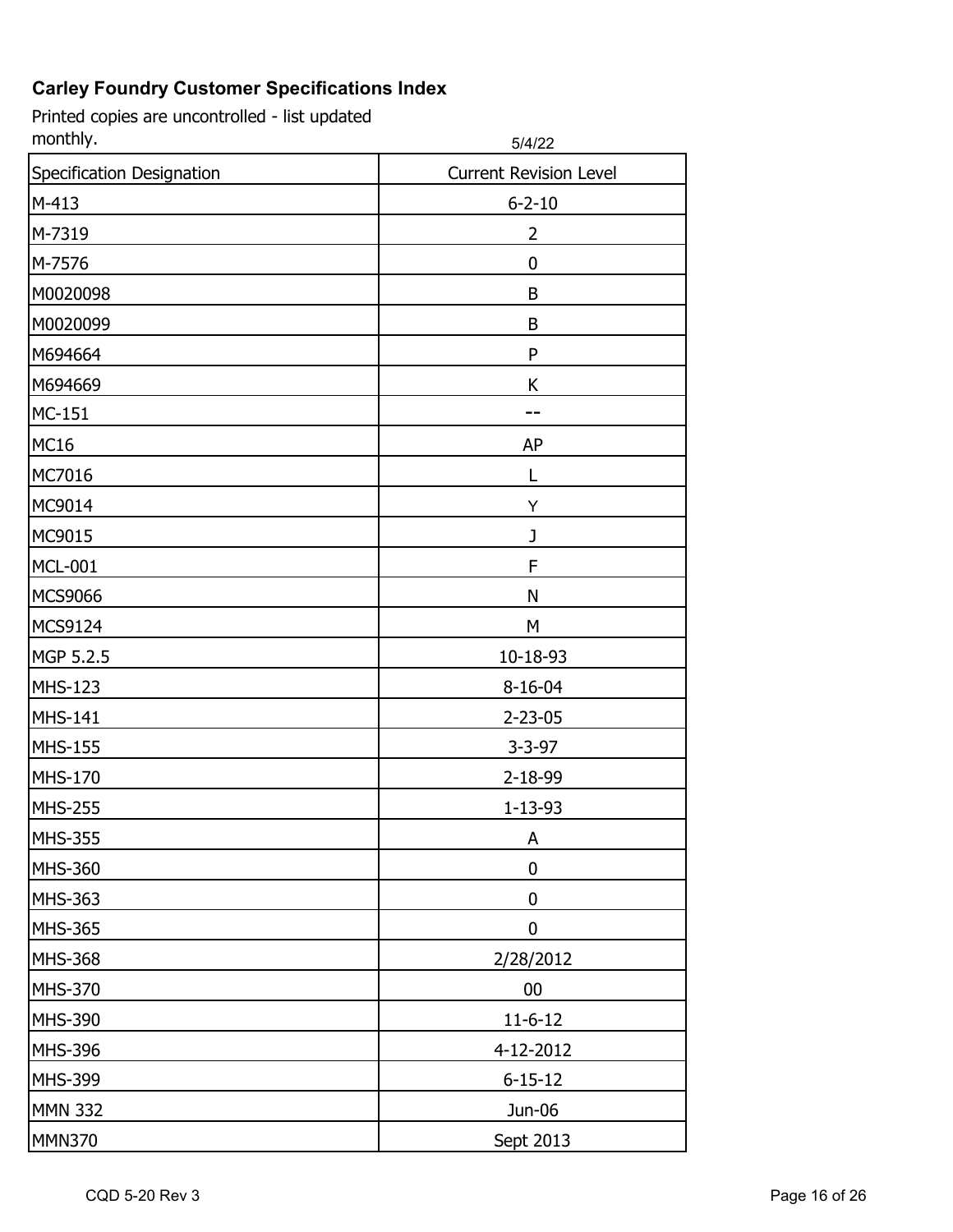| monthly.                  | 5/4/22                        |
|---------------------------|-------------------------------|
| Specification Designation | <b>Current Revision Level</b> |
| MPS 49500-421             |                               |
| MS1273-2                  | A                             |
| <b>MTN5033</b>            | Mar-12                        |
| <b>MTN5077</b>            | 11-2008                       |
| MTN5162-1                 | Nov-14                        |
| MTN5162-2 Annex 1         | Mar - 2012                    |
| MTN5162-3                 | April - 2014                  |
| <b>MTN5168</b>            | May-16                        |
| <b>MTN5220</b>            | Apr-06                        |
| MTN5253-1                 | Feb 2017                      |
| MTN5253-1 Supp 1          | Feb 2017                      |
| NAVORD OD 8841            | A                             |
| <b>NORW-054</b>           | 8/2016                        |
| OP148887                  | 04                            |
| OP148888                  | 22                            |
| OP188187                  | 20                            |
| OPS 6-5                   | A                             |
| <b>OPS 8-5</b>            | G                             |
| <b>OSS 217</b>            | B                             |
| <b>OSS 217M</b>           | A                             |
| P-00RPM                   | 02                            |
| $P-06-01$                 | 1                             |
| P431                      | rec'd. 2/2/05                 |
| P-1111A                   | 12/2/14                       |
| P6800                     | U                             |
| P6822                     | Η                             |
| P9112                     | L                             |
| PC-155                    | A                             |
| PC5010                    | V                             |
| PC5023                    | E                             |
| PCS5109                   | B                             |
| PCS5801                   | A                             |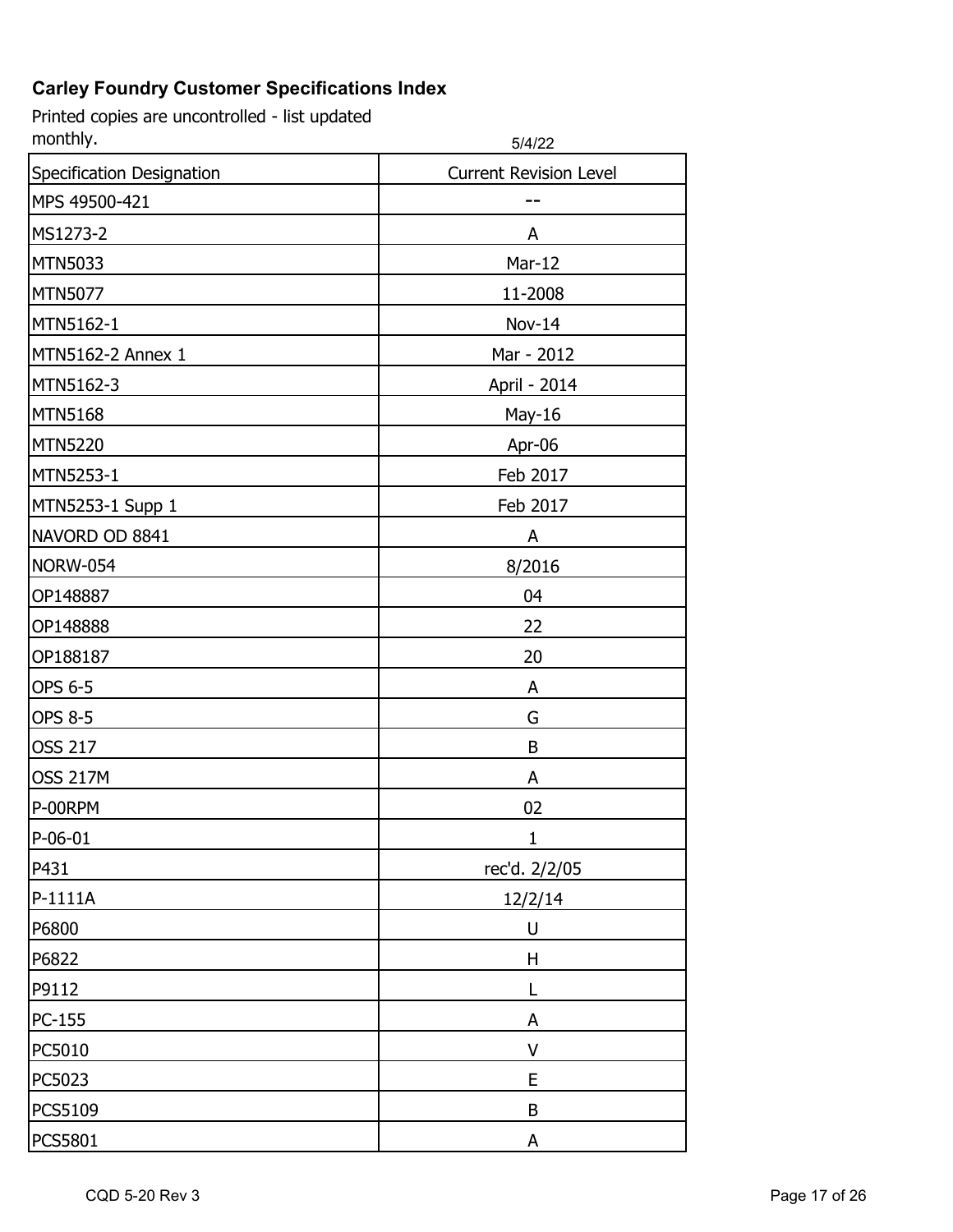| monthly.                  | 5/4/22                        |
|---------------------------|-------------------------------|
| Specification Designation | <b>Current Revision Level</b> |
| PH-SQRM                   | 2                             |
| <b>PIB60</b>              | CG                            |
| PIB7005                   | Η                             |
| PM5010                    | F                             |
| PN02.01                   | CF                            |
| PN02.01-04                |                               |
| PN02.05                   | 5-31-83 (5-13-97, reform)     |
| PN02.13                   | A                             |
| PN05.15                   | BK                            |
| PN05.29                   | <b>AD</b>                     |
| PN05.29-08                | D                             |
| PN05.32                   | E                             |
| PN12.03                   | K                             |
| PN12.03 Supp I            | A                             |
| PN12.03 Supp V            | <b>Basic</b>                  |
| PN14.06-03                | C                             |
| PN14.12                   | AK                            |
| PN15.43                   | ${\sf P}$                     |
| PN15.67                   | F                             |
| PN16.01                   | AN                            |
| PN16.03                   | AV                            |
| PN16.06-11                | С                             |
| PN17.50                   | DT                            |
| PN29.03                   | E                             |
| PN29.08                   | B                             |
| PN29.09                   | 5-12-97                       |
| PN29.13                   | A                             |
| PN44.01                   | A                             |
| PN44.01-01                | <b>Basic</b>                  |
| PN44.01-02                | <b>Basic</b>                  |
| <b>PS-550</b>             | J                             |
| PS12050                   | W                             |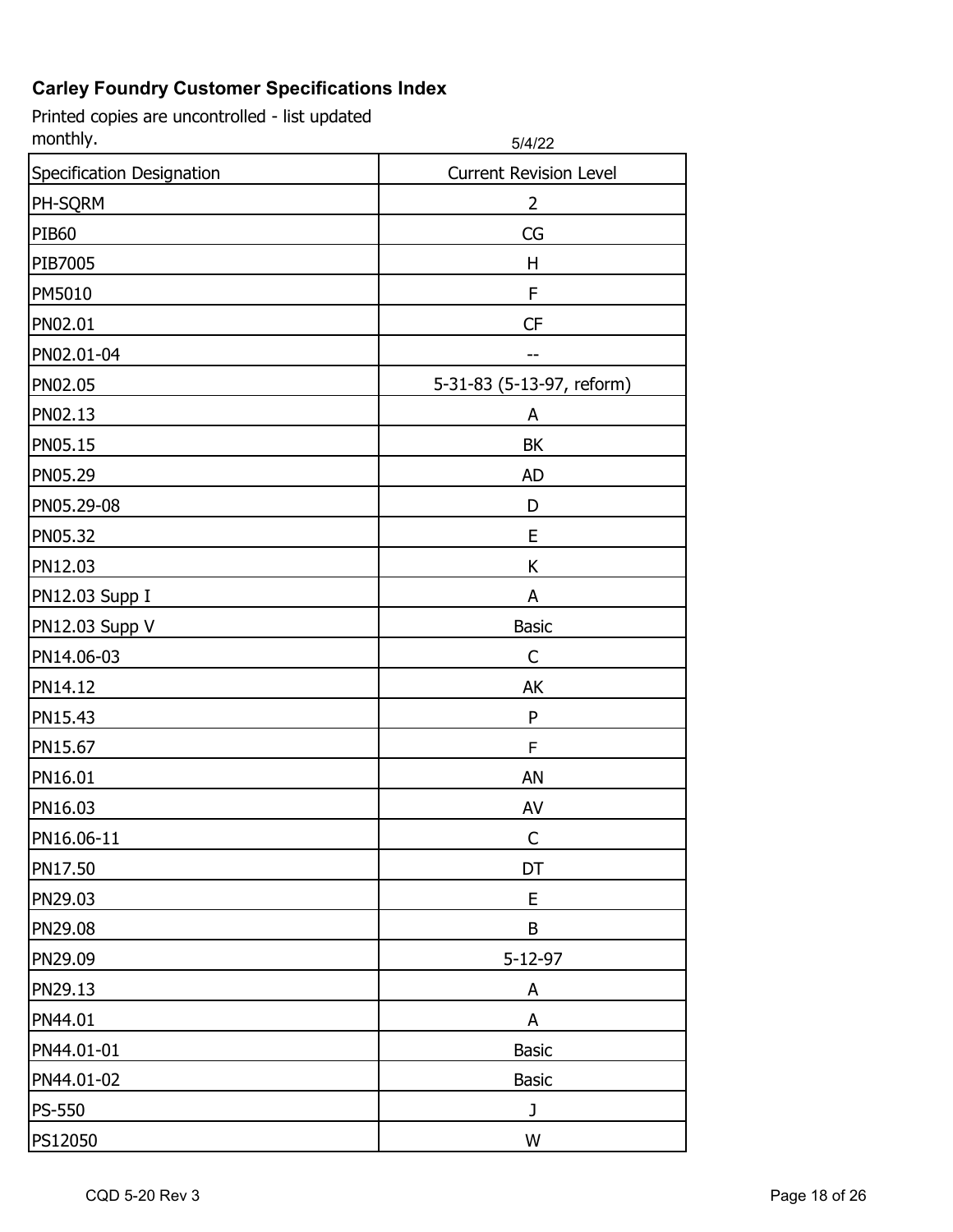| monthly.                  | 5/4/22                        |
|---------------------------|-------------------------------|
| Specification Designation | <b>Current Revision Level</b> |
| PS12050.1                 | <b>AE</b>                     |
| PS 15543                  | A                             |
| PS16001                   | <b>CE</b>                     |
| PS20018                   | F                             |
| PS21202                   | <b>AU</b>                     |
| PS21203                   | K                             |
| PS21206                   | R                             |
| PS21230                   | F                             |
| PS22201                   | U                             |
| PS23001                   | V                             |
| PS23023 Supplement        | oct-25-2000                   |
| PS23023                   | Υ                             |
| PS23038                   | V                             |
| PS23041                   | W                             |
| <b>PSM 278</b>            | F                             |
| <b>PSM 771</b>            | J                             |
| <b>PSM 1056</b>           | A                             |
| <b>PSM 1069</b>           | D                             |
| <b>PSM 1296</b>           | 11-26-79                      |
| <b>PSM 1297</b>           | 11-26-79                      |
| PTAC1001NC                | 10/99                         |
| PX0879                    |                               |
| PX8341                    |                               |
| Q <sub>2</sub> A          | 10                            |
| Q4R                       | 3                             |
| QA16                      | $\mathsf C$                   |
| QA2010                    | AB                            |
| QAD 030302                | A                             |
| Portland 4117498,         |                               |
| Boston Form 7.4.2.3,      |                               |
| Bozeman 04-QS-001         | A<br>M                        |
| QAM 003                   |                               |
| QAP 5.12.1                | 1                             |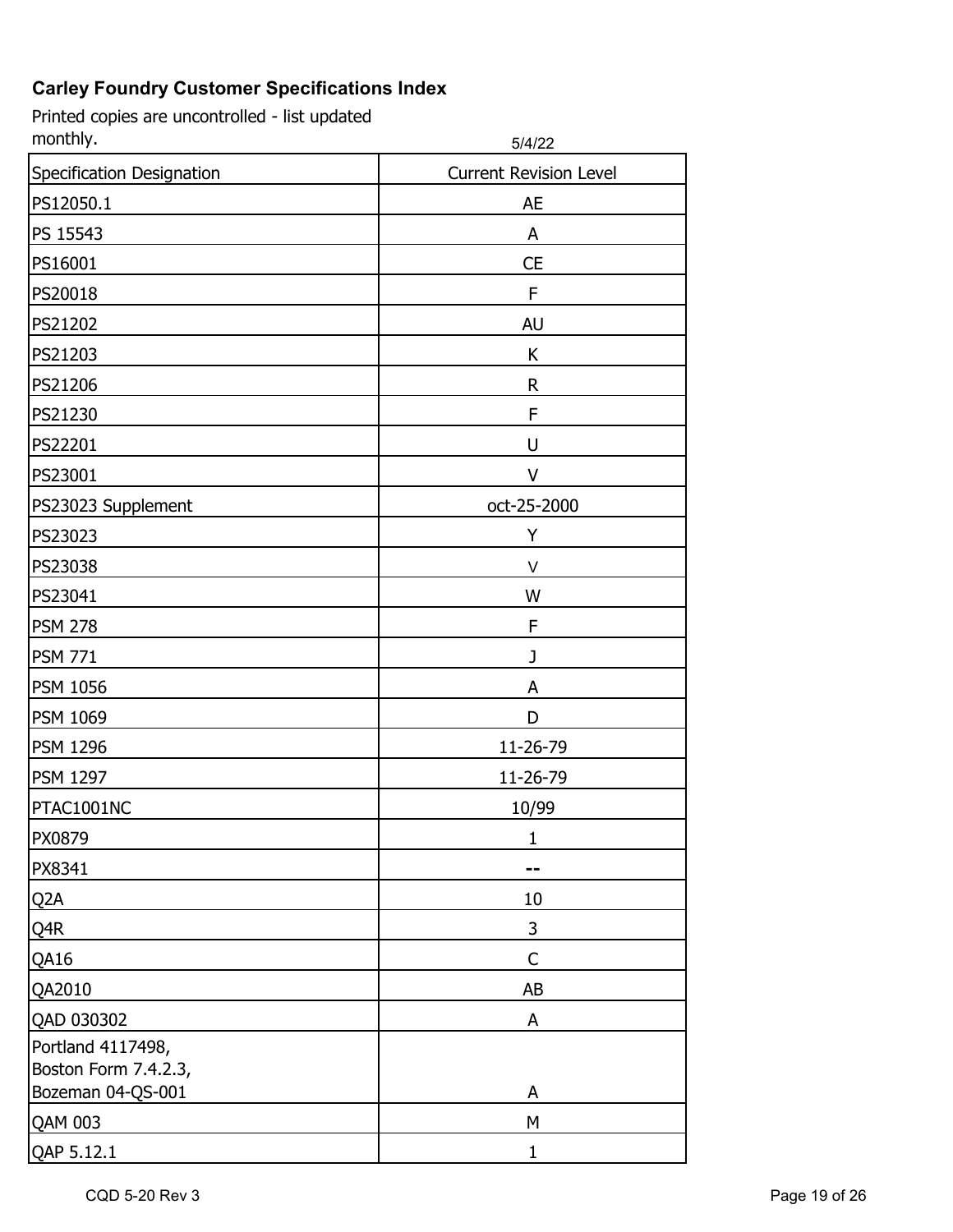| monthly.                  | 5/4/22                        |
|---------------------------|-------------------------------|
| Specification Designation | <b>Current Revision Level</b> |
| QAP006                    | X                             |
| QAP009                    | ${\sf P}$                     |
| QAP012                    | R                             |
| QAP019                    | N                             |
| QAP040                    | $5 - 5 - 97$                  |
| QAP043                    | AG                            |
| QAP-1000                  | J                             |
| QAP-Appendix-WVA          | $3-1-2001$                    |
| QAR 12524390              | H                             |
| QAR 12524406              | F                             |
| QAR 12524408              | F                             |
| QAS 6.1                   | $9 - 19 - 05$                 |
| QAS-001                   | A                             |
| QAS-002                   | A                             |
| QAS-003                   | A                             |
| <b>QAS-004</b>            | F                             |
| QAW-MD-4.5.3-02           | <b>OO</b>                     |
| QAW-MD-4.5.3-03           | O <sub>1</sub>                |
| QAW-MD-4.5.5-05           | O <sub>1</sub>                |
| QAW-MD-4.5.5-06           | O <sub>1</sub>                |
| QAW-MD-4.5.5-07           | O <sub>1</sub>                |
| QAW-MD-4.6.2-02           | O <sub>1</sub>                |
| QAW-MD-5.3.1-03           | 01                            |
| QC13.01-03                | V                             |
| <b>QCP 2.4</b>            | AC                            |
| <b>QCP 5.4</b>            | AB                            |
| QCP 5.5                   |                               |
| <b>QCP 5.7</b>            | AH                            |
| <b>QCP 5.8</b>            | AT                            |
| QCP 5.8.2                 | F                             |
| QCP 15.1                  | AA                            |
| QCP 306                   | 10-31-03                      |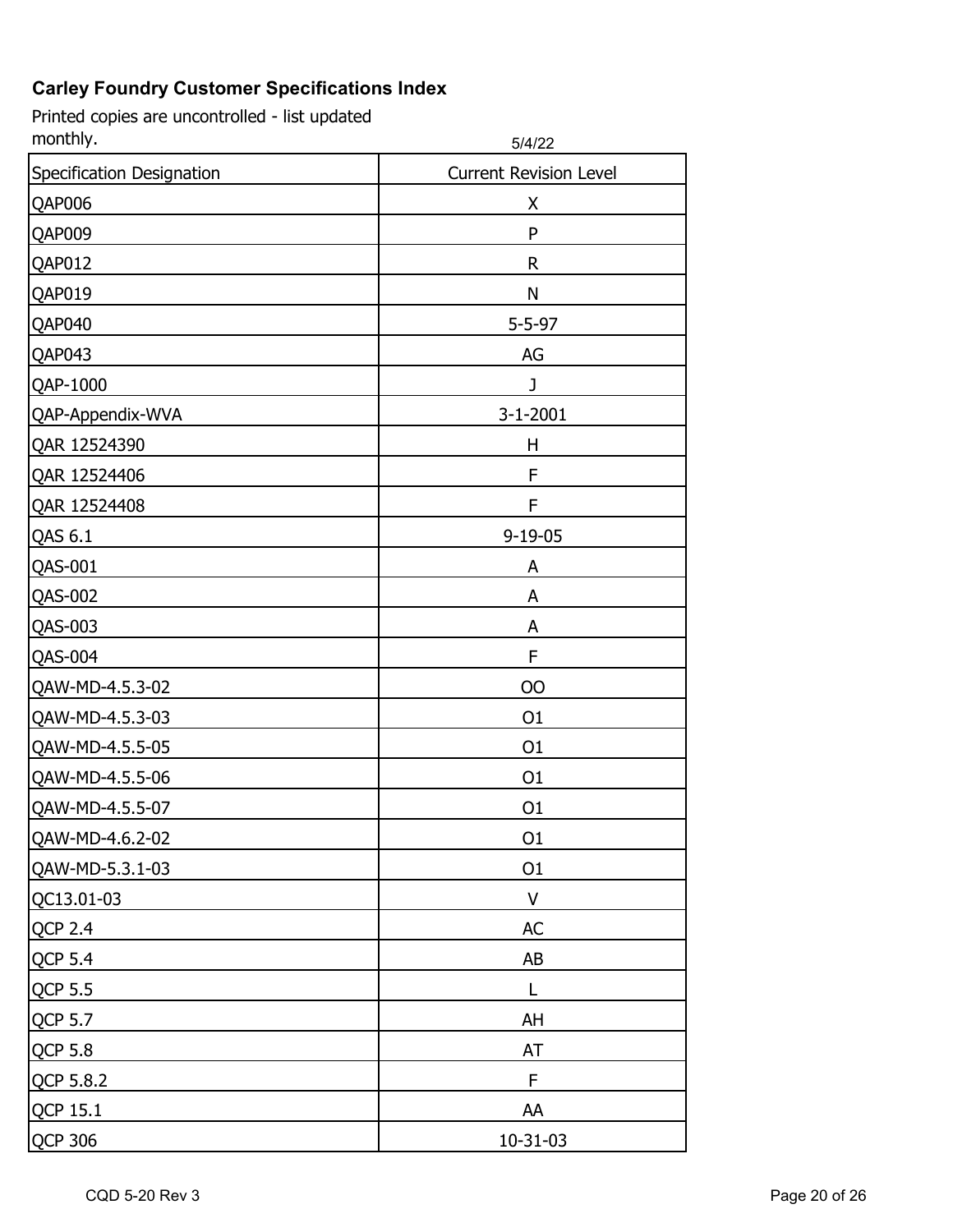| monthly.                  | 5/4/22                        |
|---------------------------|-------------------------------|
| Specification Designation | <b>Current Revision Level</b> |
| <b>QCS-188</b>            | K                             |
| QF-01-04                  | C                             |
| QF-04-002                 | 4.0                           |
| QF5-48                    | M                             |
| QMS-Form-029              | N/C                           |
| QOI 8-1-1-1               | 8/25/2006                     |
| QP5.2.5                   |                               |
| QP 7.3                    | D                             |
| QP-06002                  | B                             |
| QSP-02.01.00.00           | Q                             |
| QPS-003                   |                               |
| QR-0840-01                | 2                             |
| QWI 210-004               | 1-30-04                       |
| QWI 210-005               | $3 - 2 - 09$                  |
| QWI 210-006               | $1 - 3 - 04$                  |
| QWI 6.3                   | $9 - 23 - 02$                 |
| R-782                     | $8 - 4 - 06$                  |
| <b>RAM 2926</b>           | I.R. $5/25/16$                |
| <b>RAM 2937</b>           | I.R. $5/25/16$                |
| RR5030                    | N                             |
| RS5013                    | K                             |
| RS5042                    |                               |
| $S-51$                    | 04/08                         |
| $S-280$                   | E                             |
| $S-322$                   | 10-10-89                      |
| S5-33010                  | N                             |
| S5-33017                  | E                             |
| S5-33024                  | <b>AT</b>                     |
| S5-33114                  | J                             |
| S5-33133                  | D                             |
| S5-33134                  | C                             |
| S8521                     | K                             |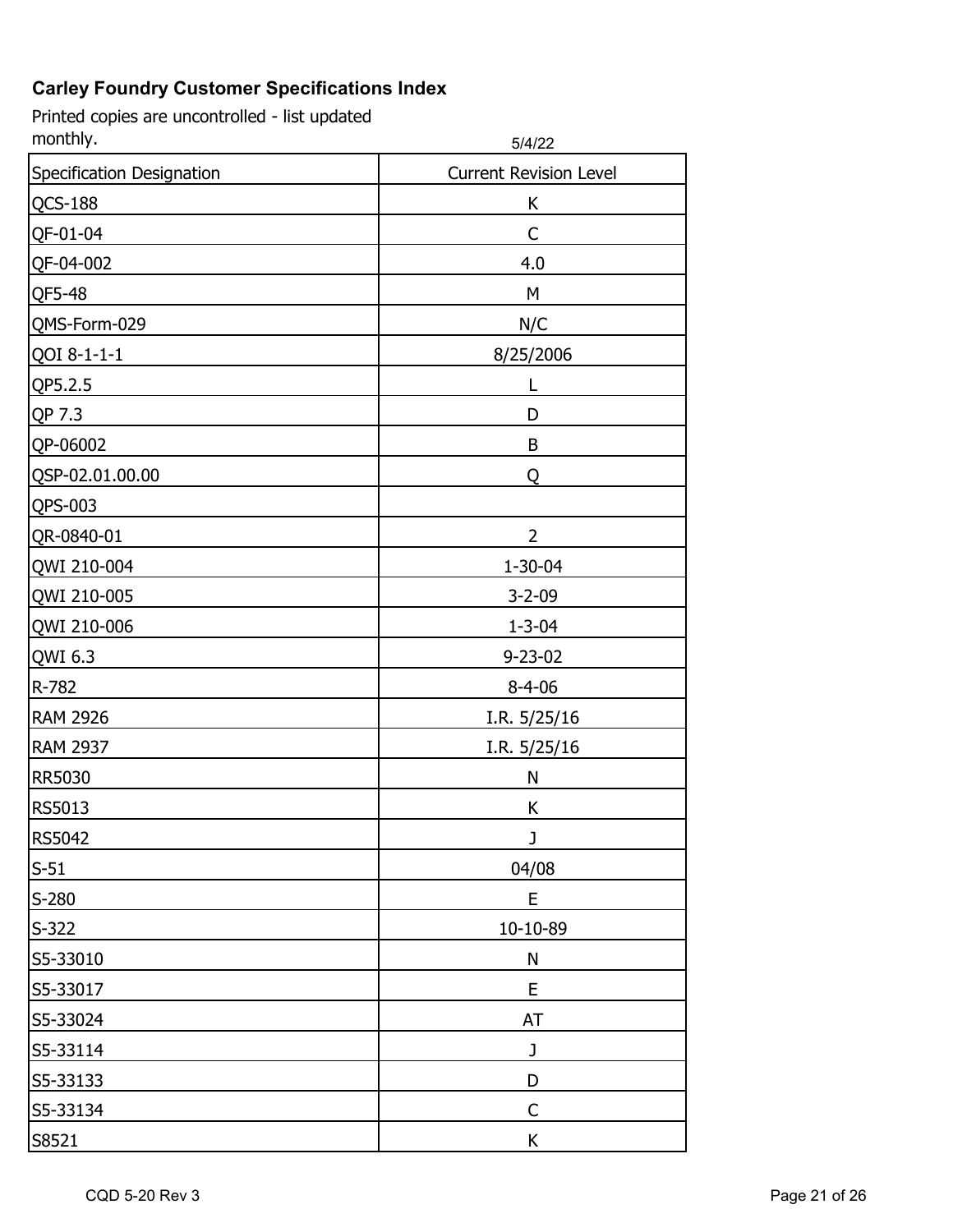| monthly.                    | 5/4/22                        |
|-----------------------------|-------------------------------|
| Specification Designation   | <b>Current Revision Level</b> |
| S8522                       | D                             |
| S8532                       | C                             |
| S8534                       |                               |
| S8562                       | W                             |
| S9008                       | <b>RE</b>                     |
| S11014                      | B                             |
| SC5535                      | Y                             |
| SC6000                      | G                             |
| SC6003                      | D                             |
| SC6016                      | M                             |
| SC6500                      | ${\sf P}$                     |
| SC7000                      | D                             |
| SC7500                      | F                             |
| SC7653                      | D                             |
| SCM-004-FRM                 | G                             |
| Section 303-1               | 3                             |
| SF1008                      | A                             |
| SF1015                      | N                             |
| SF1016                      | J                             |
| SF1074                      | B                             |
| SF1211                      |                               |
| SF1214                      | A                             |
| SF-QA088                    | 04/17                         |
| SI-149-01                   | 12/18/2018                    |
| SI-165-01                   |                               |
| (previous title SPOC 165.7) | AB                            |
| SL 10-006                   | 2/19/2018                     |
| SOP 52-08-0000-00-017       | М                             |
| SOP 52-08-0000-00-038       | Н                             |
| SOP 52-10-005.0-00-001      | R                             |
| SOP 52-10-005.0-00-003      | B                             |
| SOP 52-10-005.0-00-008      | A                             |
| SOP 52-10-005.8-00-001      | A                             |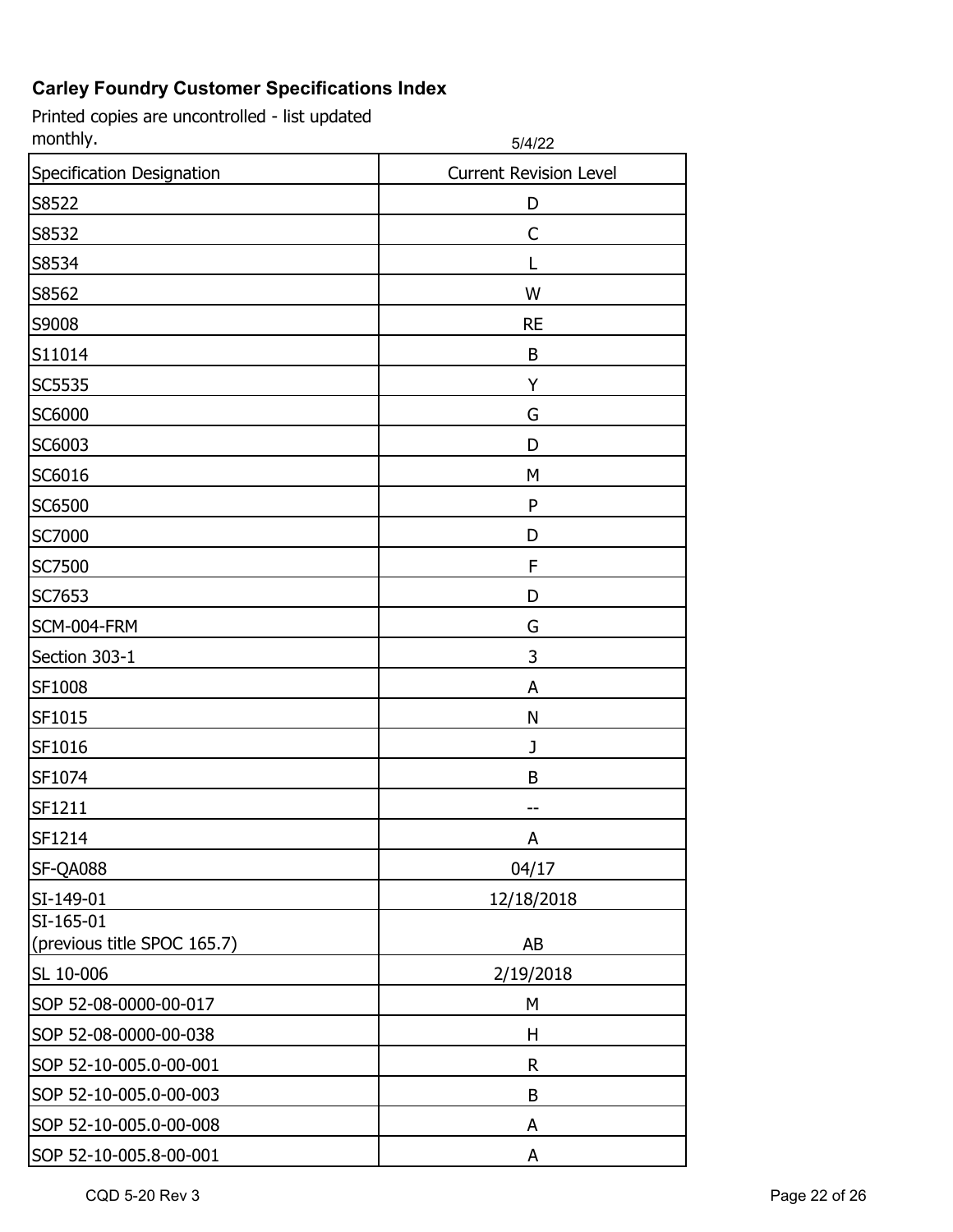Printed copies are uncontrolled - list updated<br>monthly. monthly. 5/4/22

|                           | ے ا+ال                        |
|---------------------------|-------------------------------|
| Specification Designation | <b>Current Revision Level</b> |
| SOP 52-10-011.1-00-001    | H                             |
| SOP 7.4.3-3               | 12/9/16                       |
| SOP 7.4.3-4               | 12/12/2016                    |
| SOP 7.5.1-2               | $8 - 5 - 11$                  |
| SOP-0094                  | 2                             |
| SP-1096                   | <b>BC</b>                     |
| SP-004                    | I                             |
| SP-70177                  | A                             |
| <b>SPOC 128</b>           | $2 - 10 - 14$                 |
| <b>SPOC Manual</b>        | $P-3$                         |
| SPOT-05                   | 3                             |
| SQA-2000                  | G                             |
| SQAM001                   | E                             |
| SQG-5525                  | E                             |
| SQR-1                     | 1/1/2020                      |
| SQR-10000                 | C                             |
| SQS 1000                  | ${\sf P}$                     |
| <b>SQSOW</b>              | 12/4/1999                     |
| <b>SQSR 9000</b>          | 00                            |
| SQW-0003                  | A                             |
| SQW-0004                  | F                             |
| SQW-0006                  | ---                           |
| SQW-0013                  | F                             |
| SQW-0014                  |                               |
| SSP-001                   | F                             |
| ST1637803                 | AB                            |
| STD 101-0005              | 18                            |
| STD 102-0008              | 6                             |
| STD 103-0010              | 4                             |
| STD 111-0003              | $\mathbf 1$                   |
| STD 312-0001              | 7                             |
| STD 330-0009              | $\mathbf{1}$                  |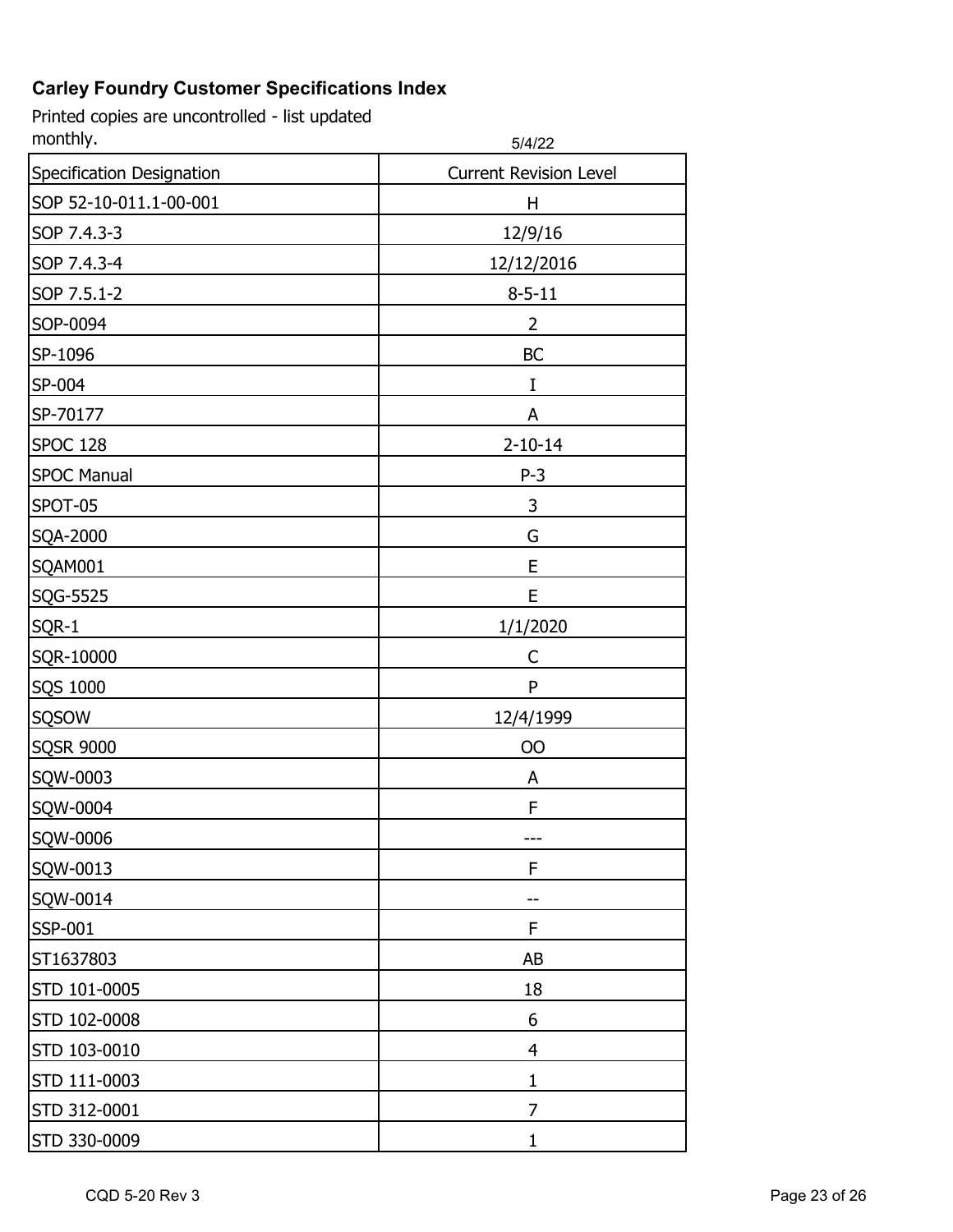| monthly.                  | 5/4/22                        |
|---------------------------|-------------------------------|
| Specification Designation | <b>Current Revision Level</b> |
| STD 330-0013              | 4                             |
| STD 1014,202              | 5                             |
| STD 1014,213              | 5                             |
| STD 5051,16               | 17                            |
| STD 8070,5                | 3                             |
| STM32-301                 | C                             |
| STM32-302                 | 12-5-66                       |
| STM32-303                 | C                             |
| STM32-305                 | A                             |
| STM32-402                 | C                             |
| STM40-111                 | F                             |
| STP51-400                 | E                             |
| STP51-401                 | H                             |
| STP51-401V01H             | н                             |
| STP51-401V02H             | Н                             |
| STP51-405                 | E                             |
| STP53-201                 | Т                             |
| STP53-301                 | F                             |
| STP53-400                 | B                             |
| STP53-803                 | E                             |
| STP54-101                 | AB Amd1                       |
| STP55-104                 | Н                             |
| STP55-801                 | A                             |
| STP57-301                 | AB                            |
| STP58-208                 | <b>AC</b>                     |
| STP58-208YV14             | <b>YV14</b>                   |
| STP58-209                 | N                             |
| STP58-209                 | VO1G                          |
| STP58-209MV18             | <b>MV18</b>                   |
| STP58-209VO1G             | VO <sub>1</sub> G             |
| STP63-001                 | т                             |
| SVHS16160                 | B                             |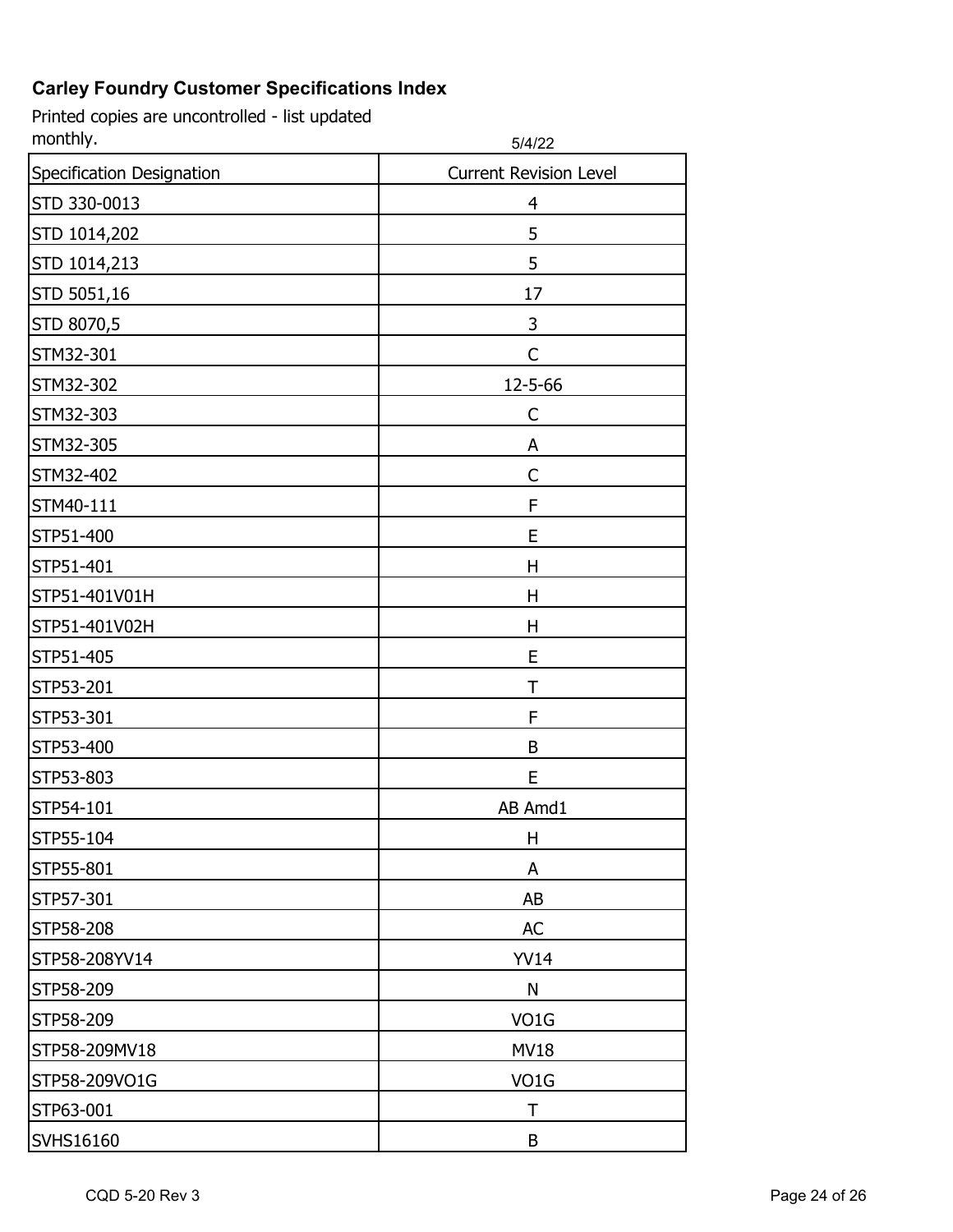| monthly.                  | 5/4/22                        |
|---------------------------|-------------------------------|
| Specification Designation | <b>Current Revision Level</b> |
| <b>SVHS3717</b>           | F                             |
| TAC-DAB-99-002            | 9-29-99                       |
| TAP-LI-66                 | H                             |
| <b>TAP-LI-71</b>          | Η                             |
| <b>TAP-MS-560</b>         | 2-14-1964                     |
| <b>TAP-MS-638</b>         | Ε                             |
| <b>TAP-MS-642</b>         | G                             |
| <b>TAP-PS-498</b>         | G                             |
| T.C. 872                  |                               |
| <b>TES-225</b>            | D                             |
| <b>TES-284</b>            | Η                             |
| <b>TES-309</b>            | B                             |
| <b>TES-84</b>             | B                             |
| TIS-1913                  | C                             |
| TIS-1917                  | B(2)                          |
| TIS-5751                  | A                             |
| TMS-26900                 | C                             |
| TMS-70007                 | 4/8/19                        |
| TPA1-1374-1               |                               |
| TPA1-1377-1               |                               |
| TPA1-1377-2               | A                             |
| TPA1-1469-1               | A                             |
| TPS-12609                 | B                             |
| UTAS-ENG-POL-0147         | 00                            |
| UTAS-ENG-PRO-0147         | 00                            |
| <b>UTAS-FRM-0034-00</b>   |                               |
| UTAS-PRO-0028             | $D-01$                        |
| UTCQR-09.1                | 6                             |
| <b>VQA-012</b>            | N/C                           |
| <b>VQA-013</b>            | N/C                           |
| $VS - 1 - 0 - 0 - 2$      | DY                            |
| $VS$ 1-1-1-14             | $\mathsf{C}$                  |